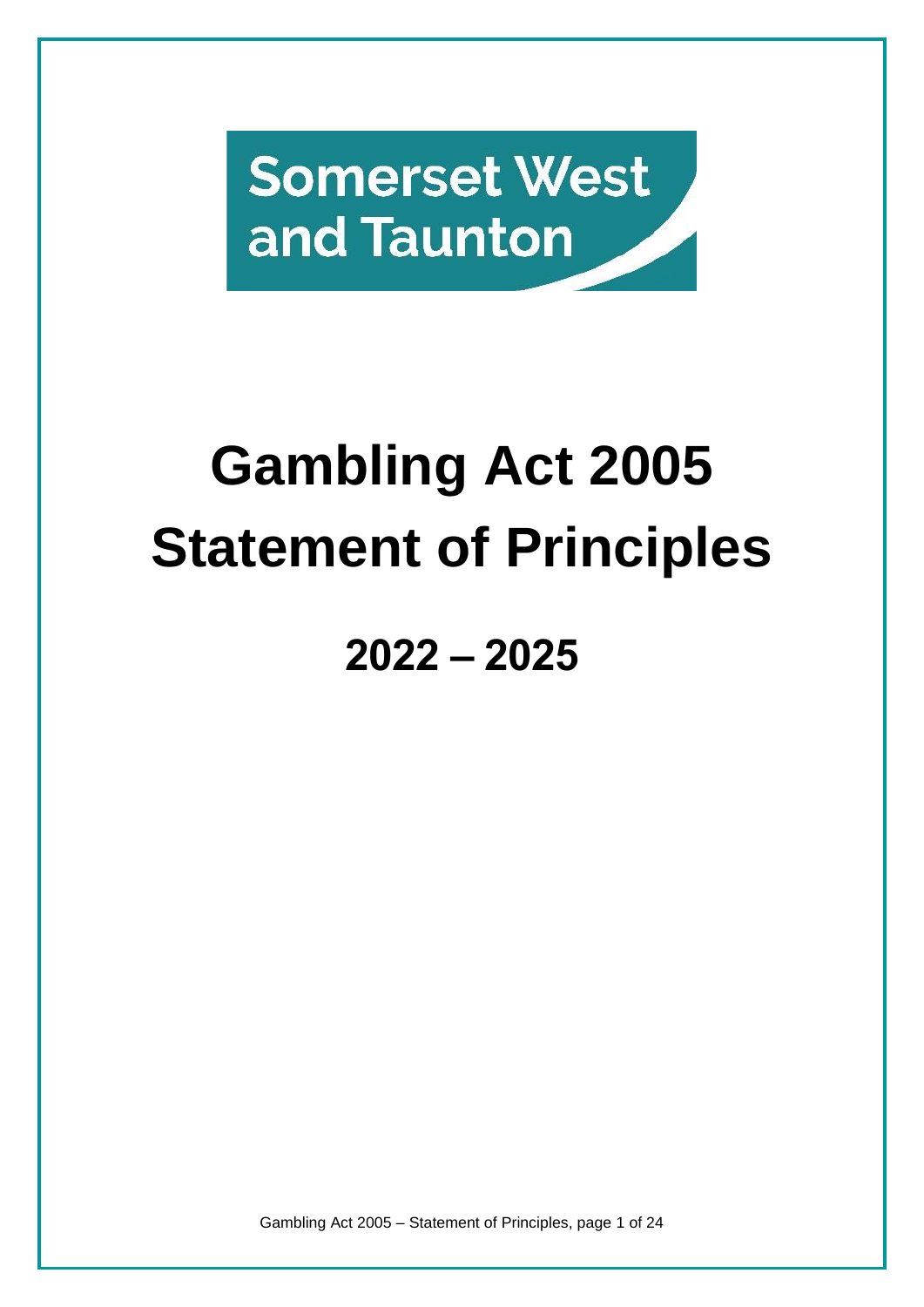|     | Contents                                                                | Page |
|-----|-------------------------------------------------------------------------|------|
| 1.  | <b>Statement of licensing policy</b>                                    | 3    |
| 1.1 | Licensing objectives                                                    | 3    |
| 1.2 | Introduction                                                            | 4    |
| 1.3 | Glossary of terms                                                       | 6    |
| 1.4 | Types of licence                                                        | 6    |
| 1.5 | Licensable premises & permits                                           | 6    |
| 1.6 | General principles                                                      | 6    |
| 1.7 | Advisory body for the protection of children from harm                  | 8    |
| 1.8 | Consultees                                                              | 9    |
| 1.9 | Information exchange                                                    | 9    |
| 2.  | Legislation, policies and strategies                                    | 9    |
| 2.1 | Legislation                                                             | 9    |
| 2.2 | Relationship with planning policies                                     | 10   |
| 2.3 | <b>National strategies</b>                                              | 10   |
| 2.4 | Local strategies and policies                                           | 10   |
| 2.5 | Integrating strategies                                                  | 10   |
| 3.  | <b>Decision making</b>                                                  | 11   |
| 3.1 | Committee terms of reference                                            | 11   |
| 3.2 | Allocation of decision making responsibilities                          | 12   |
| 3.3 | Licensing reviews                                                       | 13   |
| 4.  | <b>Local standards</b>                                                  | 14   |
| 4.1 | Applications and local area risk assessments                            | 14   |
| 4.2 | Assessment of need                                                      | 17   |
| 4.3 | Conditions                                                              | 17   |
| 4.4 | Enforcement                                                             | 17   |
| 4.5 | Casinos                                                                 | 18   |
| 4.6 | Unlicensed family entertainment centre gaming machine permits           | 18   |
| 5.  | Prevention of crime and disorder objective                              | 19   |
| 6.  | Ensuring that gambling is conducted in a fair and open way<br>objective | 20   |
| 7.  | Protection of children and other vulnerable persons<br>objective        | 20   |
| 7.1 | Access to licensed premises                                             | 20   |
| 7.2 | Vulnerable persons                                                      | 21   |

Gambling Act 2005 – Statement of Principles, page 2 of 24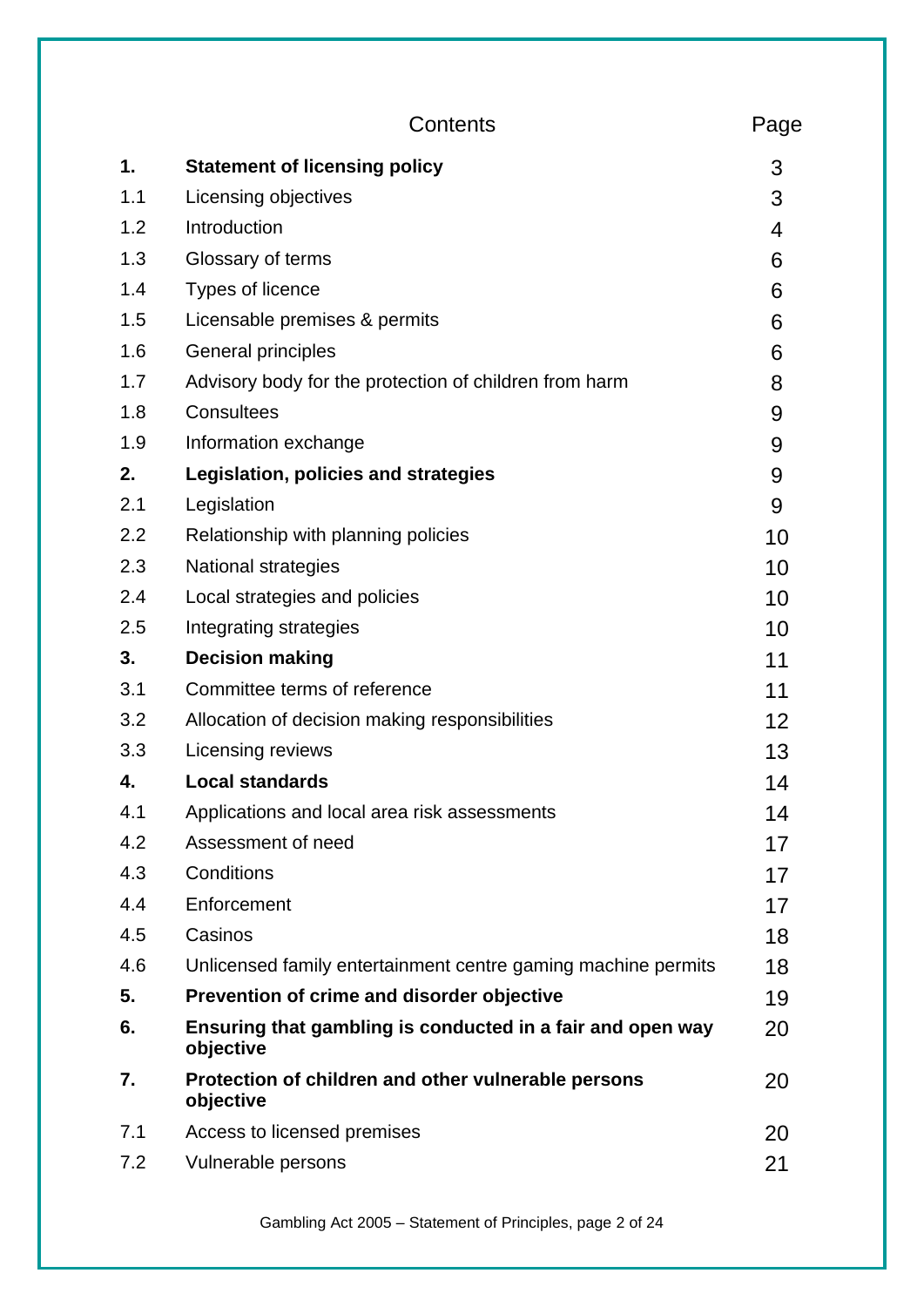| 8. | <b>Complaints against licensed premises</b>              | 21 |
|----|----------------------------------------------------------|----|
| 9. | <b>Further information</b>                               | 21 |
|    | Appendix A – map of district                             | 23 |
|    | Appendix B – table of delegations of licensing functions | 24 |
|    | Appendix C – contact details of relevant authorities     | 25 |
|    | Appendix D – list of consultees                          | 26 |

### **1. Statement of licensing policy**

#### **1.1 Licensing objectives**

The Gambling Act 2005 places a legal duty on the Council to aim to permit gambling, in so far as can be considered reasonably consistent with the pursuit of the three licensing objectives:

- Preventing gambling from being a source of crime or disorder, being associated with crime or disorder or being used to support crime;
- Ensuring that gambling is carried out in a fair and open way;
- Protecting children and other vulnerable persons from being harmed or exploited by gambling.

#### **1.2 Introduction**

Somerset West and Taunton Council (SWT) is the 'Licensing Authority' under the Gambling Act 2005 and is responsible for granting premises licences in Somerset West and Taunton ("the District") in respect of:

- Casinos;
- Bingo premises
- Betting premises, including tracks;
- Adult gaming centres;
- Family entertainment centres (FECs).

SWT was formed in April 2019 and covers the geographical area of both the former Taunton Deane Borough Council and West Somerset Council. In the four years prior to the formation of SWT, the two councils worked together, joining management and sharing services.

The former Taunton Deane district is a mixed urban and rural area in Somerset covering approximately 178 square miles and with a population of approximately 109,883. The main urban areas are Taunton, the County Town, and Wellington. The remainder of the area is a mixture of villages and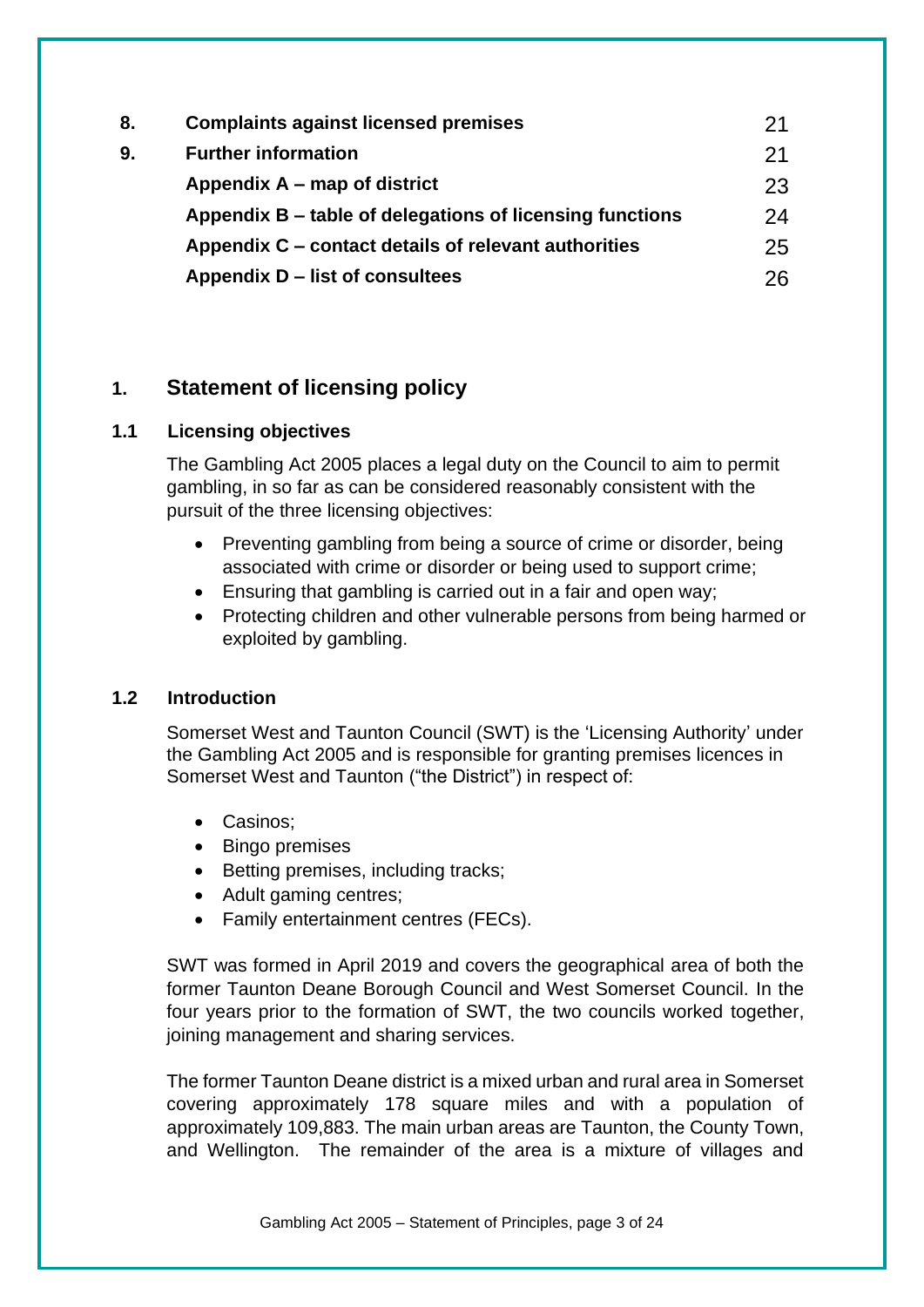farmland. The population of Taunton is 69,570 and Wellington 14,549 (as of 2011).

The West Somerset part of the district is predominately rural in character with agriculture and tourism being the most important commercial activities. It covers approximately 280 square miles. The population of the district is approximately 35,400 with about one third living in Minehead, which is the principal town. Only the peripheral Towns of Watchet and Dulverton and villages of Dunster, Porlock and Williton significantly interrupt the surrounding countryside.

This 'Statement of Licensing Policy' has been prepared having regard to the provisions of the Gambling Act 2005, guidance issued by the Gambling Commission and responses received during the consultation process. It follows the format of the former West Somerset Council Statement of Licensing Principles document, which is in itself similar to that of other Somerset based local authorities, with whom discussions have been held prior to finalising its draft. It is intended to be a discussion document leading to adoption by SWT as a formal Statement of Licensing Principles, after having due regard to any response from those consulted.

The formal Statement of Principals will be available on the SWT website.

The policy will came into effect on the  $8<sup>th</sup>$  of February 2022 and will be reviewed as necessary, and at least every three years from the date of adoption.

#### **1.3 Glossary of terms**

Within this Statement of Principles, the following words and terms are defined as stated:

|                | Licensing objectives: As defined in section 1.1.                          |  |  |
|----------------|---------------------------------------------------------------------------|--|--|
| Council:       | Somerset West and Taunton Council (SWT).                                  |  |  |
| District:      | The area of Somerset administered by SWT (shown<br>in map at Appendix B). |  |  |
| Licences:      | As defined in section 1.5 below.                                          |  |  |
| Applications:  | Applications for licences and permits as defined in<br>section 1.4 below. |  |  |
| Notifications: | Means notification of temporary and occasional use<br>notices.            |  |  |
| Act:           | The Gambling Act 2005.                                                    |  |  |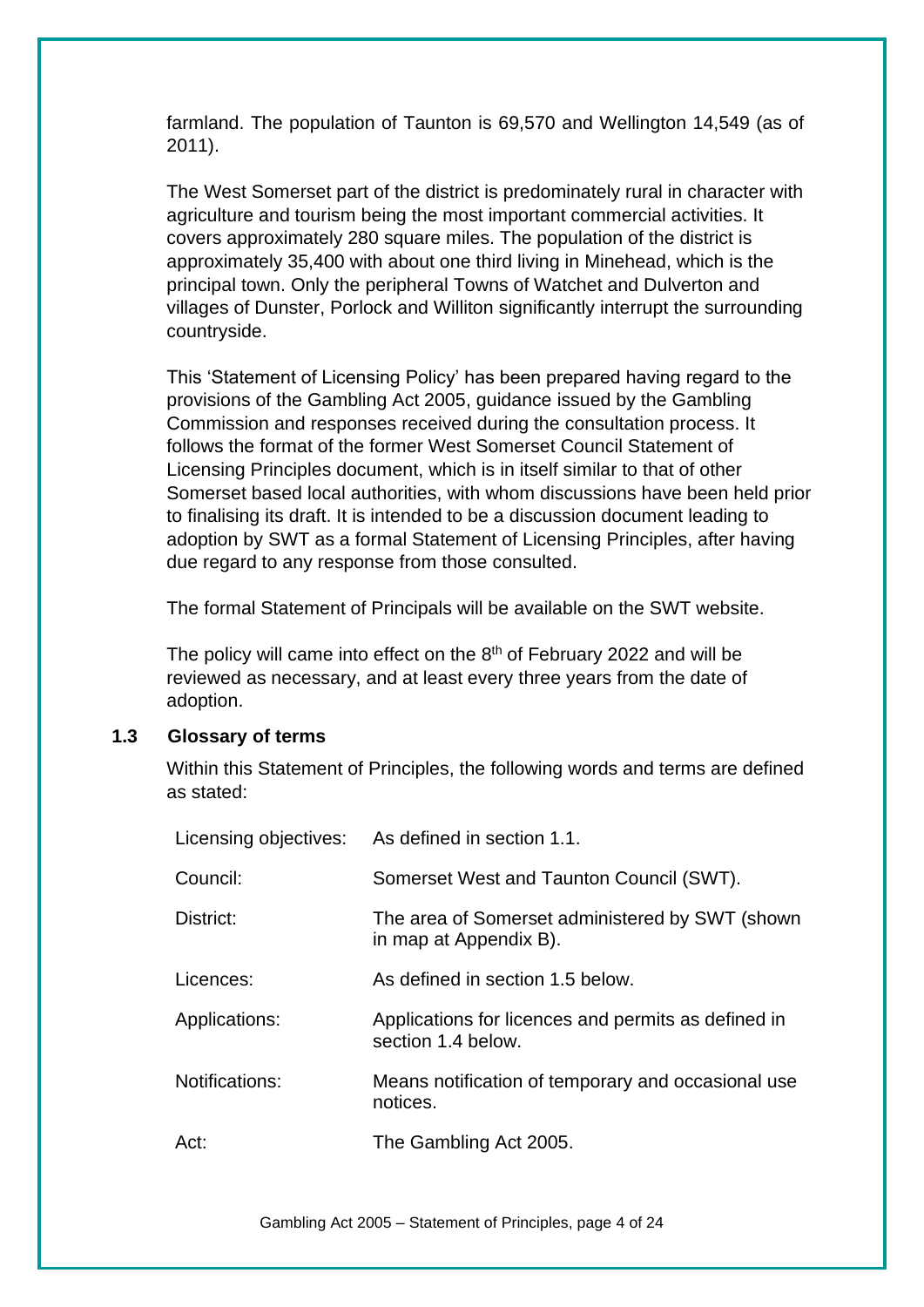| Regulations:              | Regulations made under the Gambling Act 2005.                                                                                                                                                                                                    |  |  |  |
|---------------------------|--------------------------------------------------------------------------------------------------------------------------------------------------------------------------------------------------------------------------------------------------|--|--|--|
| Premises:                 | Any place, including a vehicle, vessel or moveable<br>structure.                                                                                                                                                                                 |  |  |  |
| Code of practice:         | Means any relevant code of practice under section<br>24 of the Gambling Act 2005.                                                                                                                                                                |  |  |  |
| Mandatory condition:      | Means a specified condition provided by regulations<br>to be attached to a licence.<br>Means a specified condition provided by regulations<br>to be attached to a licence, unless excluded by<br>SWT.                                            |  |  |  |
| Default condition:        |                                                                                                                                                                                                                                                  |  |  |  |
| Responsible<br>authority: | For the purposes of this Act, the following are<br>responsible authorities in relation to premises:                                                                                                                                              |  |  |  |
|                           | 1. The Licensing Authority (SWT);                                                                                                                                                                                                                |  |  |  |
|                           | 2. The Gambling Commission;                                                                                                                                                                                                                      |  |  |  |
|                           | 3. Avon & Somerset Constabulary;                                                                                                                                                                                                                 |  |  |  |
|                           | 4. Devon and Somerset Fire and Rescue Service;                                                                                                                                                                                                   |  |  |  |
|                           | 5. Planning, SWT;                                                                                                                                                                                                                                |  |  |  |
|                           | 6. Exmoor National Park Planning Authority;                                                                                                                                                                                                      |  |  |  |
|                           | 7. Environmental Health, SWT;                                                                                                                                                                                                                    |  |  |  |
|                           | 8. Safeguarding Children Board, Social Services,<br><b>Somerset County Council;</b>                                                                                                                                                              |  |  |  |
|                           | 9. HM Revenues and Customs.                                                                                                                                                                                                                      |  |  |  |
| Interested party:         | For the purposes of the Gambling Act 2005, a<br>person is an interested party in relation to a<br>premises licence if, in the opinion of the Licensing<br>Authority which issues the licence or to which the<br>application is made, the person: |  |  |  |
|                           | a) Lives sufficiently close to the premises to be<br>likely to be affected by the authorised activities;                                                                                                                                         |  |  |  |
|                           | b) Has business interests that might be affected by<br>the authorised activities; this could also include,<br>for example, trade associations, charities, faith<br>groups and medical practices.                                                 |  |  |  |
|                           | c) Represents persons who satisfy a) or b) above;<br>for example, Residents' and Tenants'<br>Associations.                                                                                                                                       |  |  |  |
|                           | When considering whether a person is an<br>interested party, each case will be judged on its<br>merits taking into consideration the relevant<br>circumstances, including those contained in the                                                 |  |  |  |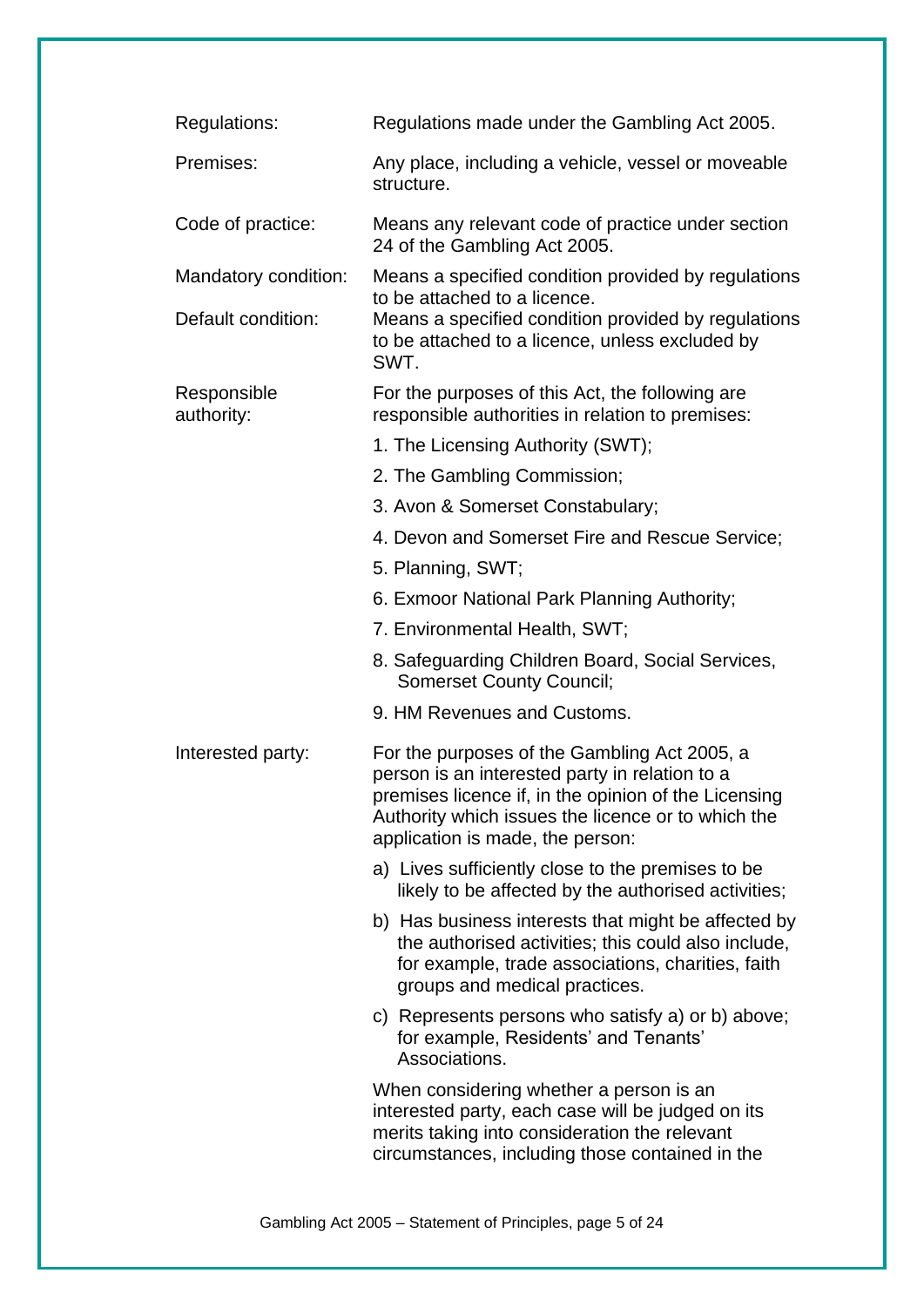Gambling Commission's Guidance to Local Authorities.

Operator licence: Is a licence issued to the operator by the Gambling Commission.

Personal licence: Is a licence issued to individuals by the Gambling Commission.

#### **1.4 Types of licence**

Within this Statement of Principles, the following words and terms are defined as stated. This document sets out the policies that the Council will apply when making decisions upon applications or notifications made for:

- 1. Premises Licences;
- 2. Temporary Use Notices;
- 3. Occasional Use Notices;
- 4. Permits as required under the Act;
- 5. Registrations as required under the Act.

#### **1.5 Licensable premises and permits**

This policy relates to all those licensable premises, notices, permits and registrations identified as falling within the provisions of the Act, namely:

- 1. Casinos (see section 4.5);
- 2. Bingo Premises;
- 3. Betting Premises;
- 4. Tracks;
- 5. Adult Gaming Centres;
- 6. Licensed Family Entertainment Centres;
- 7. Unlicensed Family Entertainment Centres;
- 8. Club Gaming Permits;
- 9. Prize Gaming and Prize Gaming Permits;
- 10. Temporary Use Notices;
- 11. Occasional Use Notices; and
- 12. Registration of small society lotteries.

#### **1.6 General principles**

Nothing in this Statement of Policy will:

- 1. Undermine the rights of any person to apply under the Act for a variety of permissions and have the application considered on its individual merits; or
- 2. Override the right of any person to make representations on any application or seek a review of a licence or permit where they are permitted to do so under the Act.

The starting point in determining applications will be to grant the application without conditions. Conditions will only be considered where they are needed to meet the requirements of the licensing objectives, and any conditions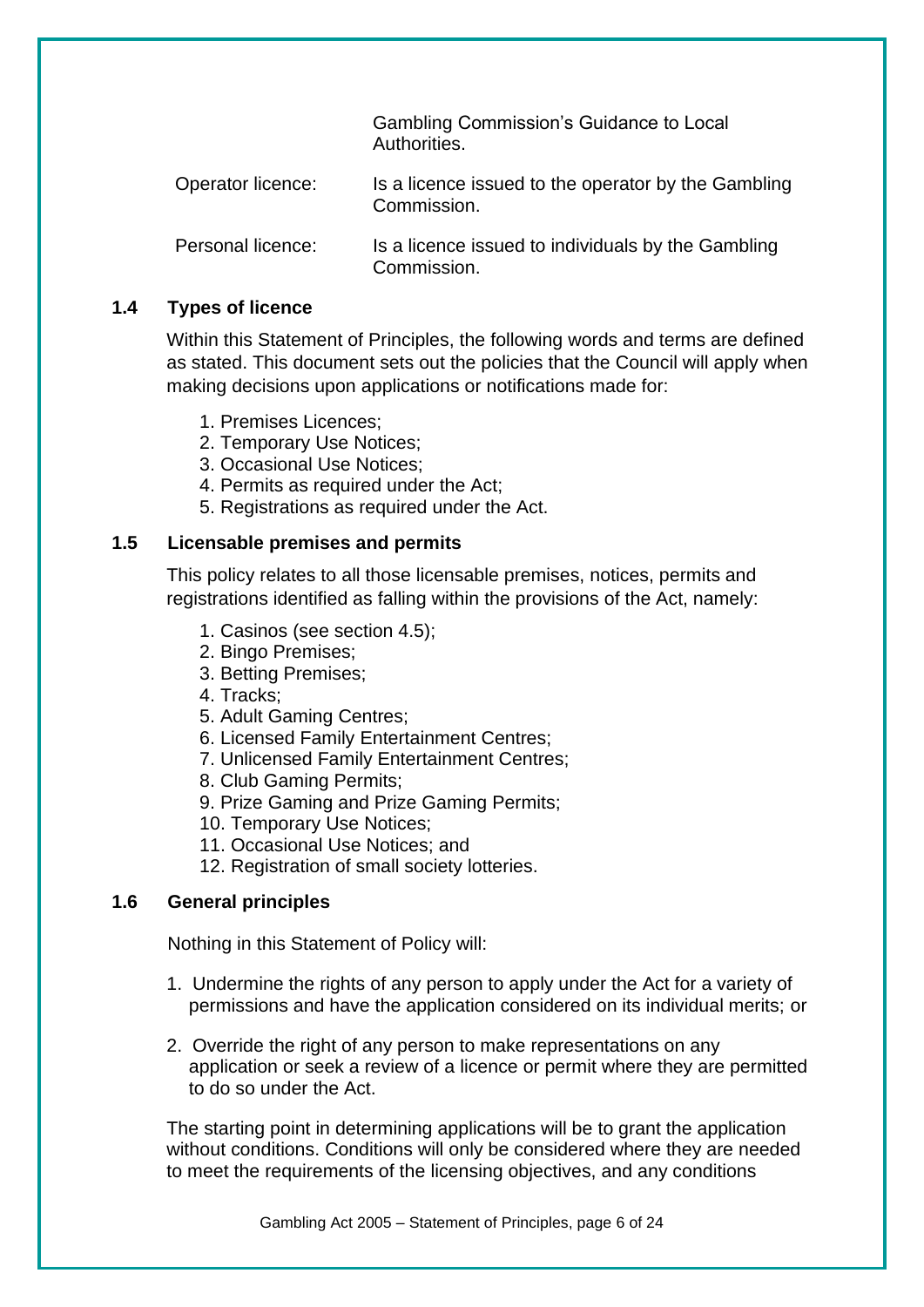applied will not be overly onerous and will be proportionate to the scale of the application and the risks involved. Conditions will generally be considered unnecessary if they are already adequately covered by other legislation.

When determining an application to grant a Premises Licence or whether to review a Premises Licence, regard will be taken regarding the proximity of the premises to schools, vulnerable adult centres or residential areas where there may be a high concentration of families with children. The proximity of premises taken into consideration will vary depending on the size and scope of the gambling premises concerned. Each case will, however, be decided on its merits. Therefore, if an applicant can effectively demonstrate how they might overcome licensing objective concerns, this will be taken into account.

Licensing is about the control of licensed premises, Temporary Use Notices or Occasional Use Notices within the terms of the Act. Conditions may be attached to licences that will cover matters that are within the control of individual licensees.

When considering any conditions to be attached to licences, the Council will primarily focus on the direct impact of the activities taking place at licensed premises on members of the public living, working or engaged in normal activity in the area concerned. The Secretary of State may by regulation provide for specified conditions to be attached to a premises licence as either "mandatory" or "default" conditions. In determining an application the Council may not have regard to the expected demand for the facilities which it is proposed to provide.

The Council recognises that, apart from the licensing function, there are a number of other mechanisms available for addressing issues of unruly behaviour that can occur away from licensed premises, including:

- 1. Planning controls;
- 2. Ongoing measures to create a safe and clean environment in these areas in partnership with local businesses, transport operators and other Council departments;
- 3. Regular liaison with the Police on law enforcement issues regarding disorder and anti-social behaviour;
- 4. The power of the Police, other responsible authorities or local residents and businesses to seek a review of the licence.

Objectors will be required to relate their objection to one or more of the Licensing Objectives, as specified in section 1.1 above, before the Council will be able to consider it.

Where a person, whether or not directly affected by an application or living in the vicinity of a licensable premises under consideration, puts themselves forward as representing the interests of residents in the vicinity, the Licensing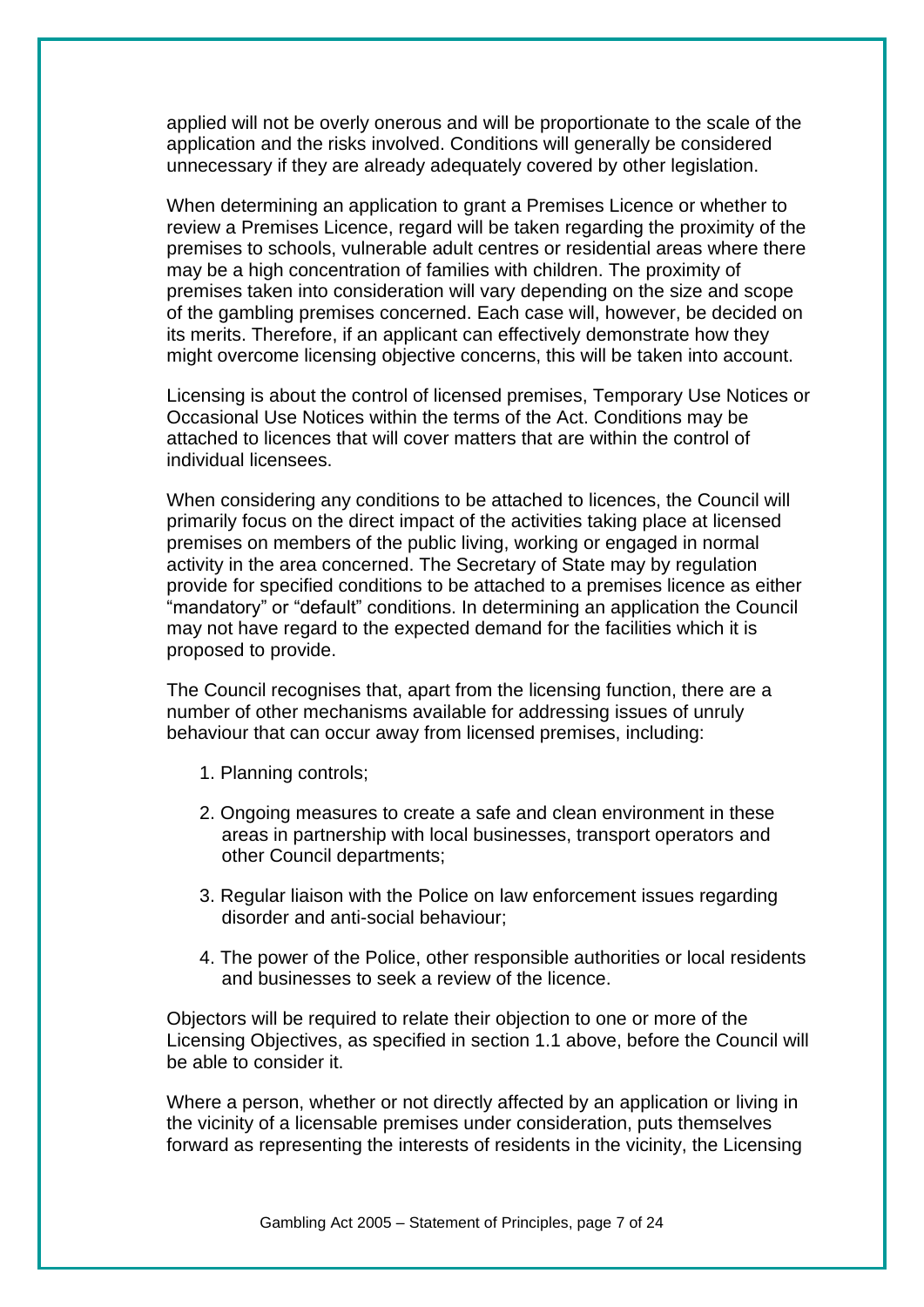Authority will normally ask them to provide evidence that they are acting as representatives of others.

The Council, in undertaking its licensing function, will have due regard to the need to eliminate unlawful discrimination and to promote equality and good relations between persons of different racial groups.

GamCare is the leading provider of information, advice and support for anyone affected by problem gambling. They operate the National Gambling Helpline, provide treatment for problem gamblers and their families, create awareness about responsible gambling and treatment, and encourage an effective approach to responsible gambling within the gambling industry. GamCare have developed the 'Safer Gambling Standard'; a voluntary process which comprises of an independent audit assessment of an operator's player protection measures and social responsibility standards, policy and practice. The Council will consider more favourably applications from operators who can demonstrate they are part of the [Safer Gambling Standard scheme.](https://www.safergamblingstandard.org.uk/)

The Council will also consider more favourably applications from members of BACTA, the trade association for the amusement and gaming industry in the UK, on account of their having to abide by BACTA's Social Responsibility [Charter and Code of Practice.](https://bacta.org.uk/2019/04/01/enhanced-social-responsibility-charter/)

#### **1.7 Advisory body for the protection of children from harm**

Somerset West and Taunton Council, as the licensing authority, designates the Safeguarding Children Board as the competent authority to provide advice on the protection of children from harm.

The Safeguarding Children Board is the Somerset County Council Child Protection Unit and operates throughout the county of Somerset, covering the district of Somerset West and Taunton and has the specialist knowledge and expertise to fulfil this role.

#### **1.8 Consultees**

This Statement of Principles will be subject to formal consultation with:

- 1. Avon and Somerset Constabulary;
- 2. Devon and Somerset Fire & Rescue Service;
- 3. The Local Safeguarding Children Board;
- 4. Representatives of the holders of the various licences for premises within the district who will be affected by this Policy;
- 5. Persons/bodies representing the interests of persons likely to be affected by this policy; and
- 6. Parish and Town Councils.
- 7. Business Improvement Districts (BIDs)

For further information, see Appendix D.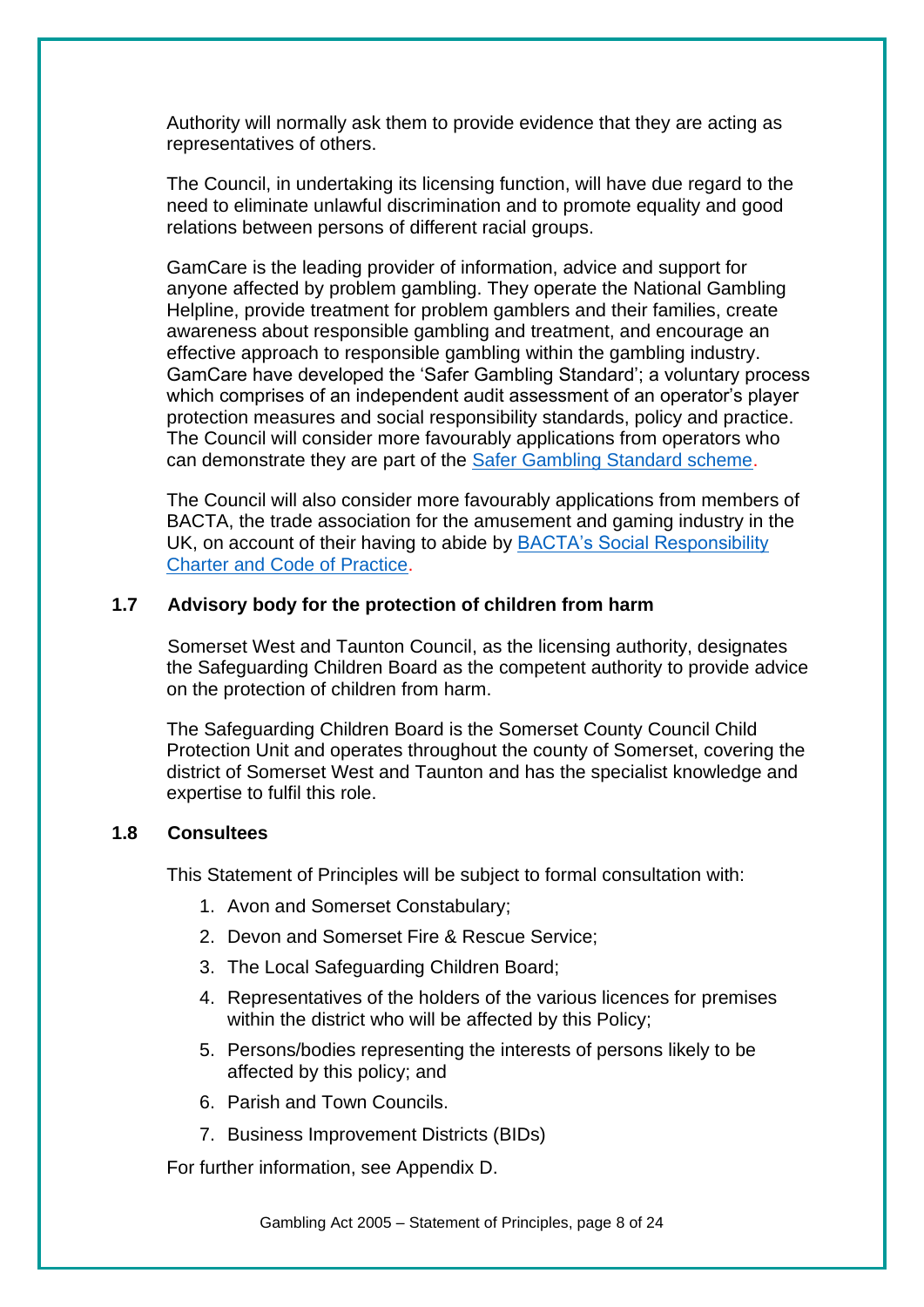#### **1.9 Information exchange**

In fulfilling its functions and obligations under the Gambling Act 2005 the Council will exchange relevant information with other regulatory bodies and have established protocols in this respect. In exchanging such information, the Council conforms to the requirements of the Gambling Act, data protection and freedom of information legislation in accordance with the Council's existing policies.

Contact details of those persons making representations and the details of the representations will be made available to applicants to allow for negotiation and, in the event of a hearing being held, will form part of a public document. Anyone making representations or applying for the review of a premises licence will be informed that their details will be disclosed.

#### **2. Legislation, policies and strategies**

#### **2.1 Legislation**

In undertaking its licensing function under the Gambling Act 2005, the Council is also bound by other legislation, including:

- 1. Section 17 of the Crime and Disorder Act 1988;
- 2. Human Rights Act 1998;
- 3. Health and Safety at Work etc. Act 1974;
- 4. Environmental Protection Act 1990;
- 5. The Anti-social Behaviour Act 2003;
- 6. The Anti-social Behaviour, Crime & Policing Act 2014;
- 7. Equality Act 2010;
- 8. Children Act 2004;
- 9. The Data Protection Act 2017.

However, the policy is not intended to duplicate existing legislation and regulation regimes that already place obligations on employers and operators.

#### **2.2 Relationship with planning policies**

When determining an application, regard cannot, under the terms of the Act, be given to planning or building control permissions and/or any planning restrictions.

The issue of a Provisional Grant of a Premises Licence is a separate and distinct process to the granting of Planning Permission. Planning and Building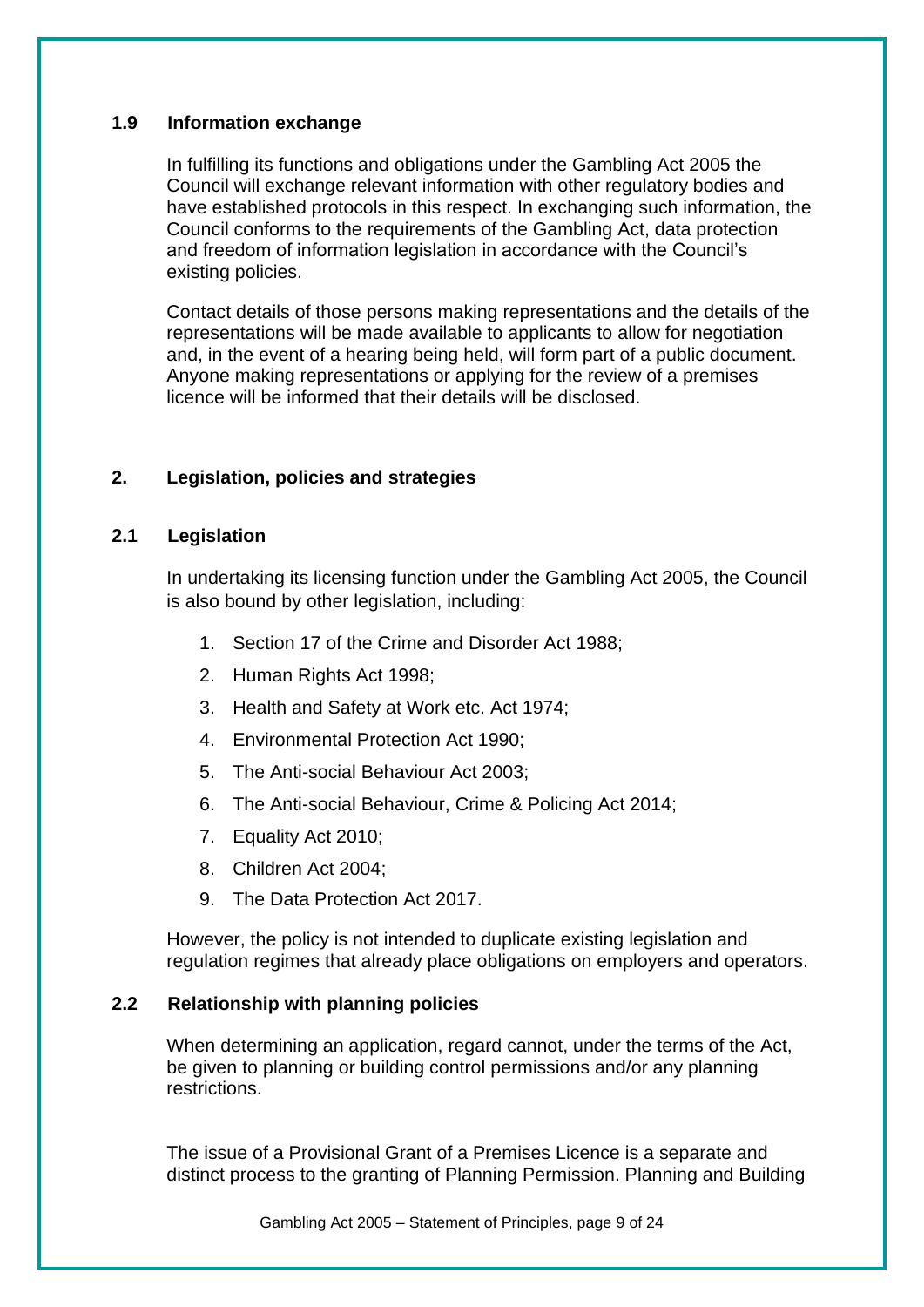Control permissions will need to be sought and approved before any development takes place.

#### **2.3 National strategies**

The Council will also seek to discharge its responsibilities identified by other Government Strategies, in so far as they impact on the objectives of the licensing function.

#### **2.4 Local strategies and policies**

The Council will consider applications with reference to other adopted local strategies and polices, including the following:

- 1. The Council's Corporate Strategy;
- 2. The Community Safety Strategy;
- 3. Enforcement Policy.

#### **2.5 Integrating strategies**

By consulting widely prior to this policy statement being published, the Council will endeavour to secure the proper integration with local crime prevention, planning, transport, tourism and cultural strategies.

There are a number of wider issues which may need to be given due consideration when dealing with applications The Council's Licensing Committee will therefore receive reports, when appropriate, on the:

- 1. Needs of the local tourist economy;
- 2. Cultural strategy for the area;
- 3. Employment situation in the area and the need for new investment and employment where appropriate;
- 4. Local crime prevention strategies;
- 5. Diversity and equality schemes.

The Council recognises that licensing applications should not be seen as a rerun of the planning application process and there will be a clear separation of the planning and licensing regimes to avoid duplication and inefficiency.

In order to avoid duplication with other statutory regimes, the Council will not attach conditions to a licence unless they are considered necessary for the promotion of the licensing objectives. Conditions will generally be considered unnecessary if they are already adequately covered by other legislation.

#### **3. Decision making**

#### **3.1 Committee terms of reference**

A Licensing Sub-Committee of three Councillors will sit to hear applications where representations have been received from interested parties and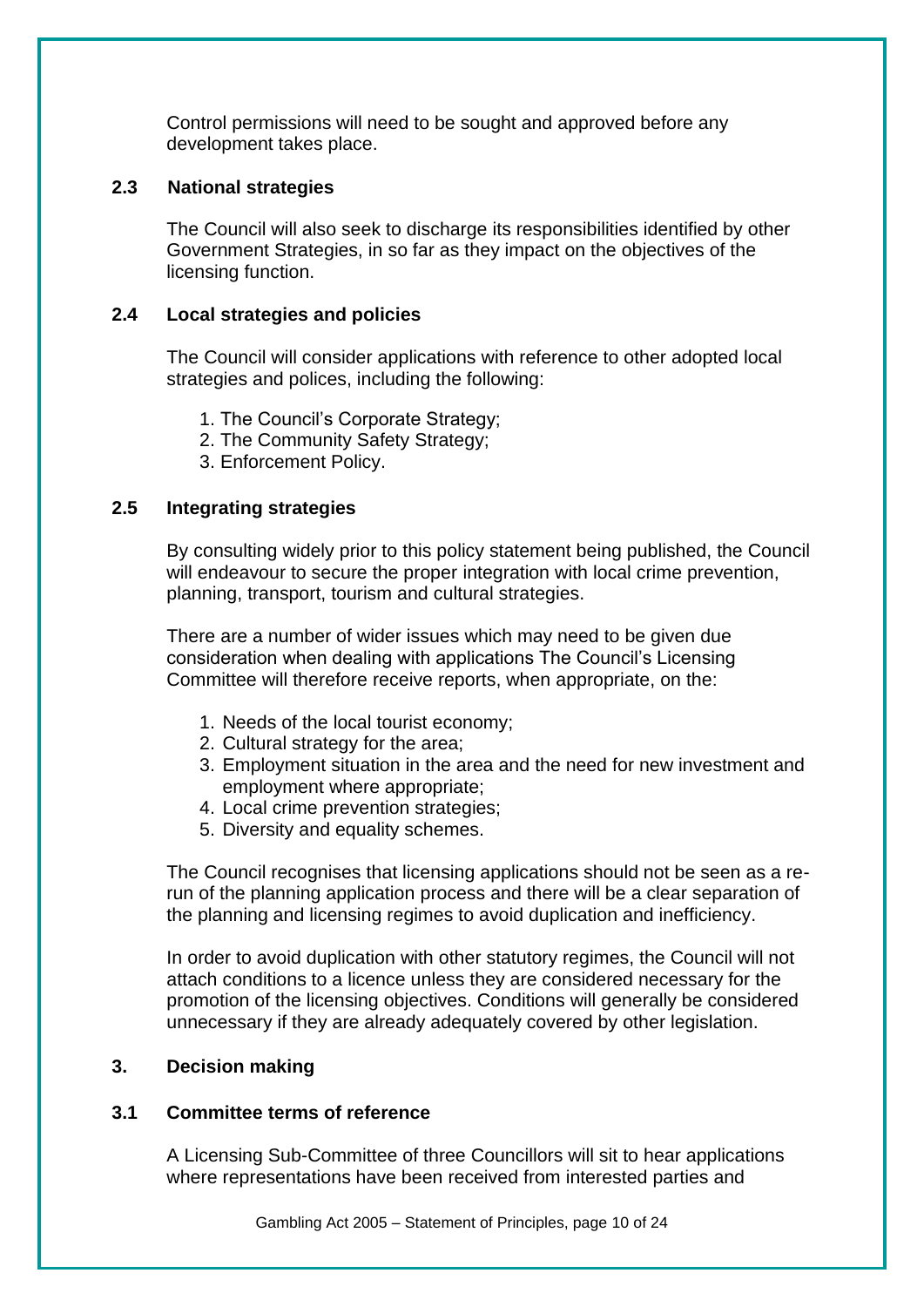responsible authorities. Ward Councillors will not sit on a Sub-Committee involving an application within their ward.

The Licensing Committee will also sit to determine general licensing matters that have been delegated to it by the full Council that are not associated with the Gambling Act 2005.

Where a Councillor who is a member of the Licensing Committee is making or has made representations regarding a licence on behalf of an interested party, in the interests of good governance they will disqualify themselves from any involvement in the decision making process affecting the licence in question.

The Licensing Sub-Committee will also refer to the Licensing Committee any matter it is unable to deal with because of the number of its members who are unable to take part in the consideration or discussion of any matter or vote on any question with respect to it.

The Licensing Committee will refer to the full Council any matter it is unable to deal with because of the number of its members who are unable to take part in the consideration or discussion of any matter or vote on any question with respect to it.

Every determination of a licensing decision by the Licensing Committee or a Licensing Sub-Committee shall be accompanied by clear, cogent reasons for the decision. The decision and the reasons for that decision will be sent to the applicant and those who have made relevant representations as soon as practicable. A summary of the decision shall also be posted on the Council's website as soon as possible after the decision has been confirmed, where it will form part of the statutory licensing register required to be kept by the Council.

The Council's Licensing Officers will deal with all other licensing applications where either no representations have been received, or where representations have been received and it is agreed by the parties that a hearing is not necessary.

Decisions as to whether representations are irrelevant, frivolous or vexatious will be made by Council Officers and/or the relevant Specialist, who will make the decisions on whether representations or applications for licence reviews should be referred to the Licensing Committee or Sub-Committee. Where representations are rejected, the person making that representation will be given written reasons as to why that is the case.

#### **3.2 Allocation of decision making responsibilities**

The Council will be involved in a wide range of licensing decisions and functions and has established a Licensing Committee to administer them.

Appreciating the need to provide a speedy, efficient and cost-effective service to all parties involved in the licensing process, the Committee has delegated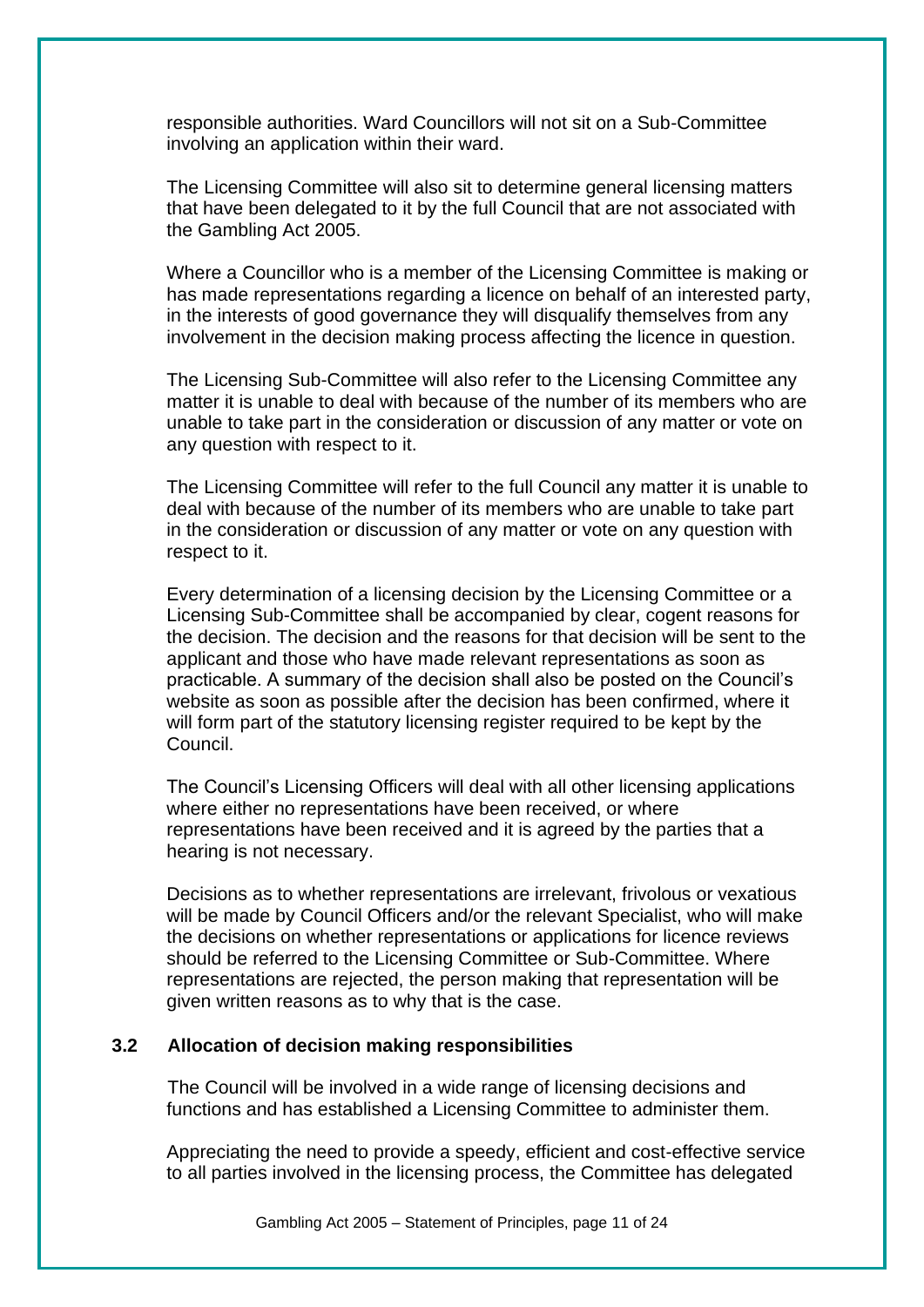certain decisions and functions and has established a Sub-Committee to deal with them.

Many of the decisions and functions will be purely administrative in nature and the grant of non-contentious applications, including for example those licences and permits where no representations have been made, will be delegated to Council Officers.

The table shown at Appendix A sets out the agreed delegation of decisions and functions to Licensing Committee, Sub-Committee and Officers.

This form of delegation is without prejudice to Officers referring an application to a Sub-Committee or Full Committee if considered appropriate in the circumstances of any particular case.

#### **3.3 Licensing reviews**

The Council will carry out a review of a premises licence where it has received a formal application for review in accordance with the Act that is relevant to one or more of the Licensing Objectives. Representations may be that activities, including the following, are taking place:

- 1. Use of licensed premises for the sale and distribution of Class A drugs and the laundering of the proceeds of drug crimes;
- 2. Use of licensed premises for the sale and distribution of illegal firearms;
- 3. Use of licensed premises for prostitution or the sale of unlawful pornography;
- 4. Use of licensed premises as a base for organised criminal activity;
- 5. Use of licensed premises for the organisation of racist, homophobic or sexual abuse or attacks;
- 6. Use of licensed premises for the sale of smuggled tobacco or goods;
- 7. Use of licensed premises for the sale of stolen goods.
- 8. Children and/or vulnerable persons are put at risk.
- 9. Knowingly permitting unlawful activity.

Due consideration will be given to all relevant representations unless they fit the following:

- a) The grounds are frivolous;
- b) The grounds are vexatious;
- c) The grounds are irrelevant;
- d) The grounds will not cause the Licensing Authority to revoke or suspend a licence, or to remove, amend or attach conditions on the Premises Licence;

Gambling Act 2005 – Statement of Principles, page 12 of 24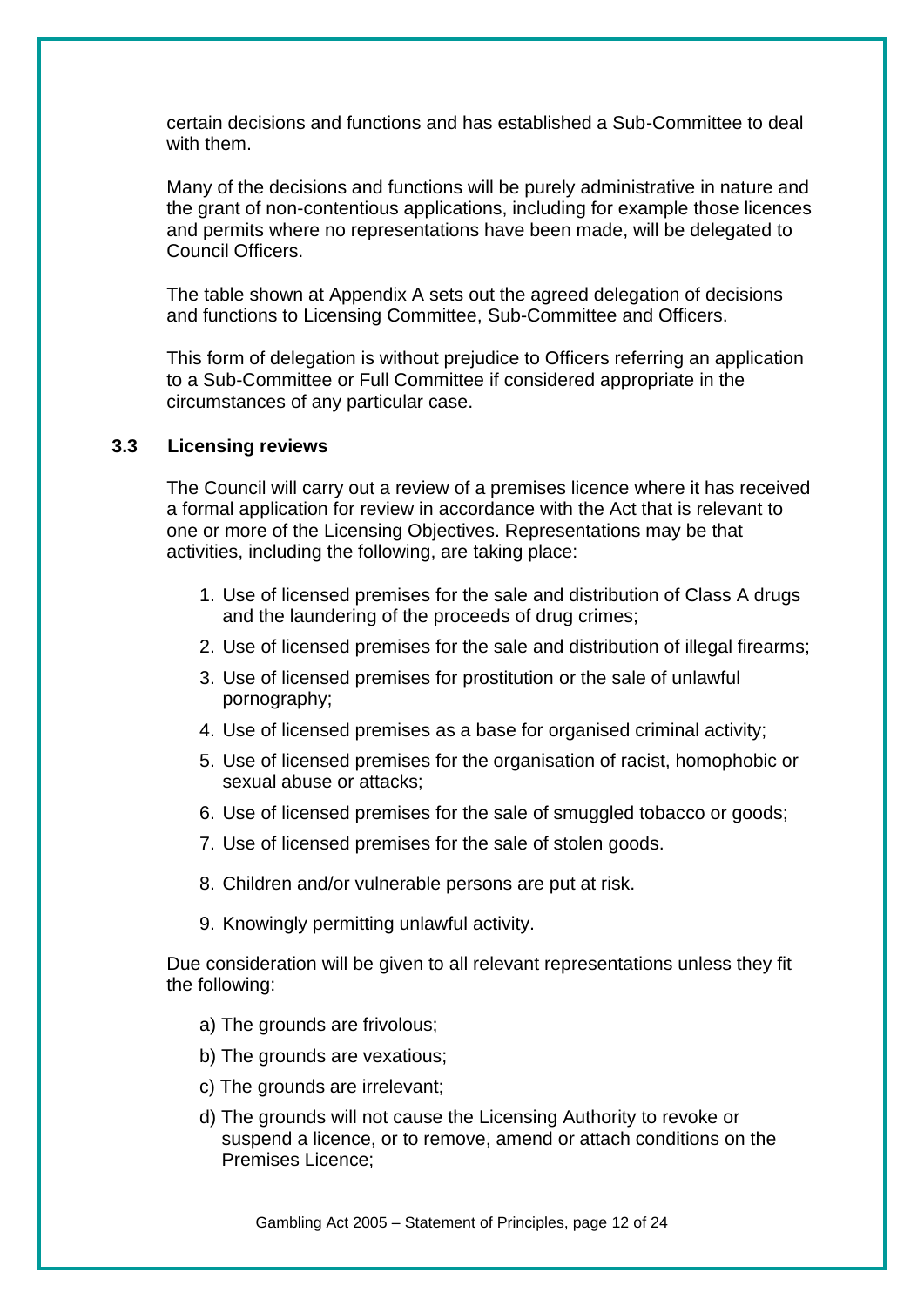- e) The grounds are substantially the same as the grounds cited in a previous application relating to the same premises; or
- f) The grounds are substantially the same as representations made at the time the application for a Premises Licence was considered.

A premises licence may also be reviewed by the Licensing Authority on its own volition.

#### **4. Local standards**

#### **4.1 Applications and local area risk assessments**

An application for a Premises Licence can only be made by a person who either holds an Operating Licence authorising him to carry out the activity in respect of which a Premises Licence is sought, or has made an application for an operating licence which has not yet been determined.

The current Licence Conditions and Codes of Practice (LCCP) published by the Gambling Commission specifies a social responsibility (SR) code. This code requires operators to assess the local risks to the licensing objectives posed by the provision of gambling facilities at each of their premises, and to have policies, procedures and control measures in place to mitigate those risks. In undertaking their risk assessments, they must take into account relevant matters referred to in this policy document.

Operators are therefore required to undertake a local risk assessment on application for a new premises licence. Furthermore, all currently licensed premises based operators must also have a risk assessment in place at that time. The risk assessments must also be updated:

- When a subsequent application for a variation of a premises licence is made;
- To take account of significant changes in local circumstances (see below); and
- When there are significant changes at an operator's premises that may affect their mitigation of local risks (see below).

The following lists some examples of what the Council considers to be significant changes occurring in the local area. The list is not exhaustive and each premises will be considered on its own merits. Operators must consider whether or not any change in the locality of their premises is one that may be considered significant:

• Any substantial building development or conversion of existing premises in the local area which may increase or decrease the number of visitors. The various stages of development regarding the HPC site during the years ahead is the obvious example of a risk to be assessed in terms of the District itself. Other examples affecting the immediate vicinity of a premises, however, will include where new offices,

Gambling Act 2005 – Statement of Principles, page 13 of 24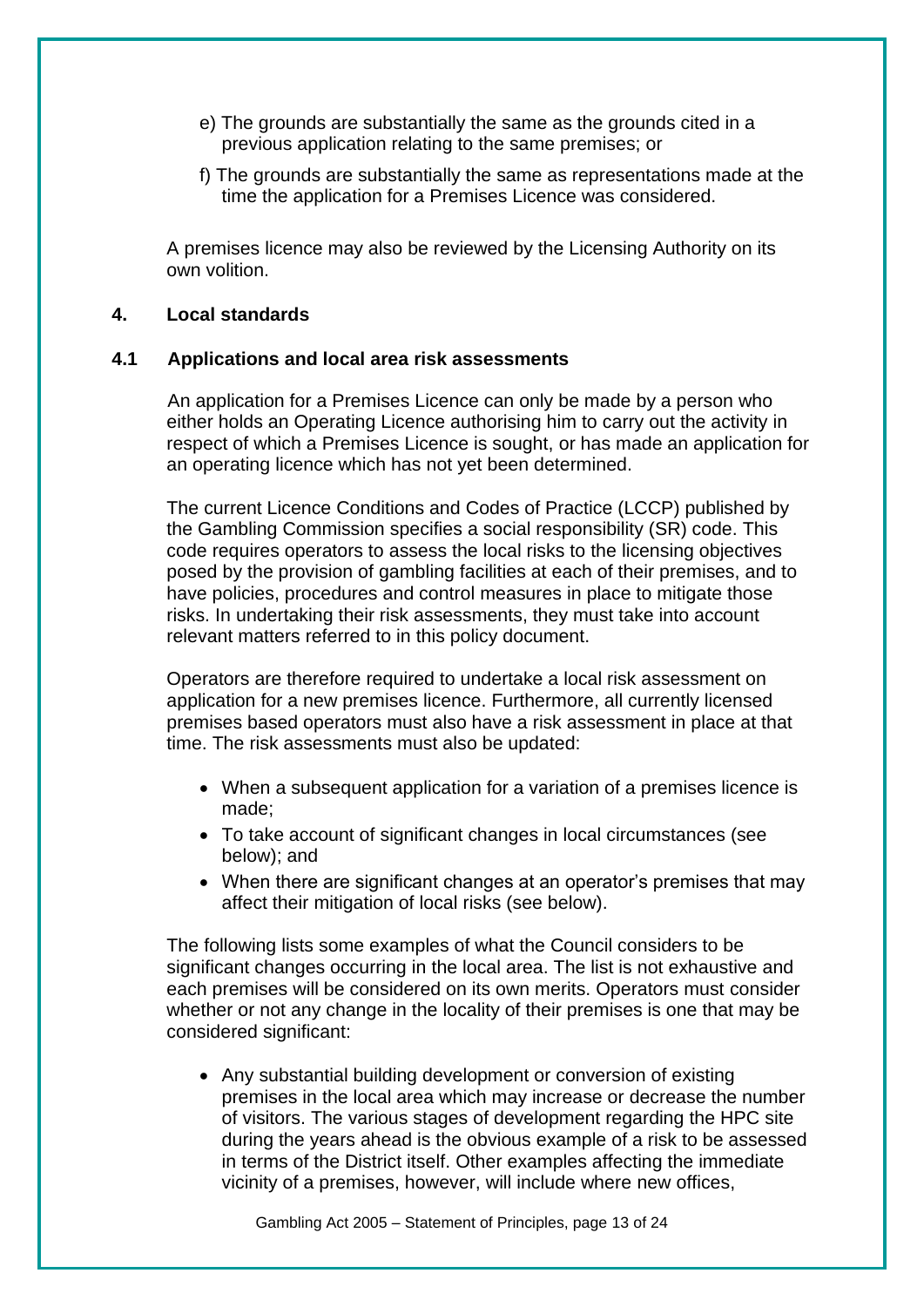supermarkets and hotels are either built nearby or developed from existing buildings.

- The building of new educational establishments or any significant changes to an existing facility such as, for example, the expansion of a local college.
- New gambling premises.
- The building of new premises which will be used for delivering services to vulnerable groups. Examples will include: homeless hostels, mental health care facilities and addiction rehabilitation centres.
- The building of new premises/ creation of areas that are likely to attract children. For example, youth centres, play areas, toy shops and cinemas.

The following lists some examples of what the Licensing Authority considers to be significant changes at an operator's premises. As above, the list is not exhaustive and each premises will be considered on its own merits. Operators must consider whether or not any change at their premises is one that may be considered significant:

- Any building work or refurbishment where gambling facilities are relocated within the premises.
- The premises licence has been transferred to a new operator whose policies and procedures differ from those of the previous licence holder.
- The entrance or entrances to the premises are changed. This will include changes in access from one area in a premises to another (e.g. from an Adult Gaming Centre to/ from a Family Entertainment Centre (FEC) and/or unlicensed FEC).
- New gambling facilities are made available on the premises which were not provided previously. For example, handheld gaming devices for customers, Self-Service Betting Terminals, or the provision of a different category of gaming machine.
- The operator makes an application for a licence to undertake activities at that premises in accordance with other legislation. For example, this may include an application for the sale/ supply of alcohol, the provision of regulated entertainment and/ or the provision of late night refreshment (Licensing Act 2003).

The SR provision is supplemented by a further code that requires operators to share these risk assessments with Licensing Authorities on new applications, variations or otherwise at the request of the Licensing Authority.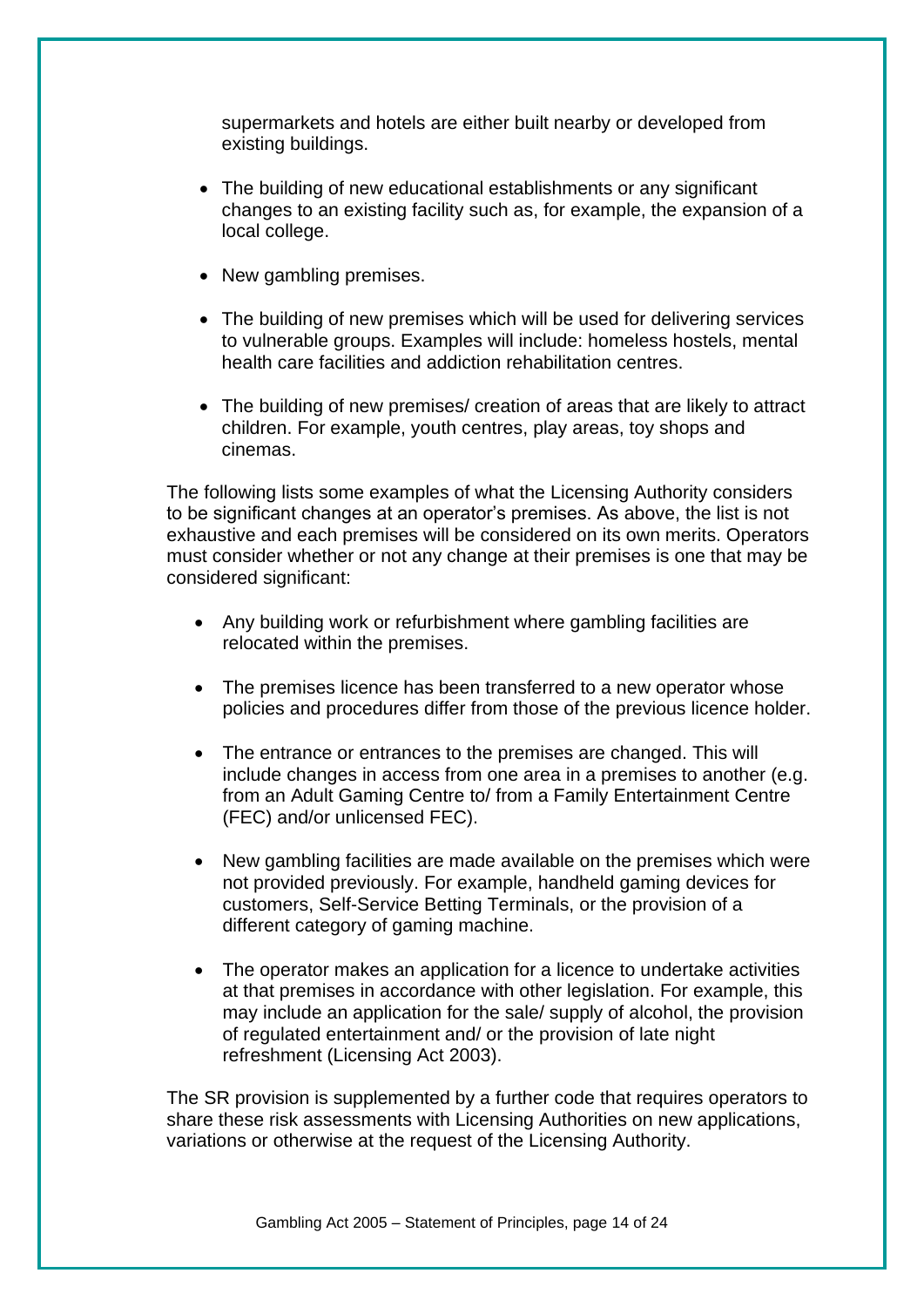In view of the above, the Council requires that both new applicants and existing operators (licencees) develop a good understanding of the area in which they operate, or propose to operate. A risk assessment must include the location of all of the following in relation to the site of the premises:

- **School**
- College
- Other educational establishment (if applicable)
- Play area
- Youth centre
- Leisure centre
- Bank
- Alcohol licensed premises
- Takeaway/ fast food establishment
- Other gambling licensed premises
- Homeless hostel
- Rehabilitation centre
- Hospital/ Mental health services

Operators will also be expected to include reference to:-

- local statistics regarding crime and disorder, including anti-social behaviour;
- whether or not the premises is situated within an area of deprivation;
- any nearby residential areas occupied by a high concentration of families with children;
- ensuring staff levels are appropriate at key times of the day, taking into account nearby premises e.g. schools, pubs etc.;
- any training for staff on identifying vulnerable persons.

The Council requires a copy of the up to date local risk assessment to be kept on the premises and available for inspection on request by an Officer of the Licensing Authority.

Operators must also note that, a local risk assessment will apply to the whole premises/ building if an unlicensed Family Entertainment Centre (subject to a permit) is situated immediately adjacent to an area covered by a premises licence.

There is no mandatory requirement for a Licensing Authority to undertake a specific Local Area Profile and this authority has decided not to do so at the time of producing this policy statement.

This decision will, however, be reviewed should it be felt by the Council that potential or actual risks identified within the District deem it's production necessary. Applicants and existing operators should, therefore, take their own steps to identify risks by, for example, consulting with any relevant responsible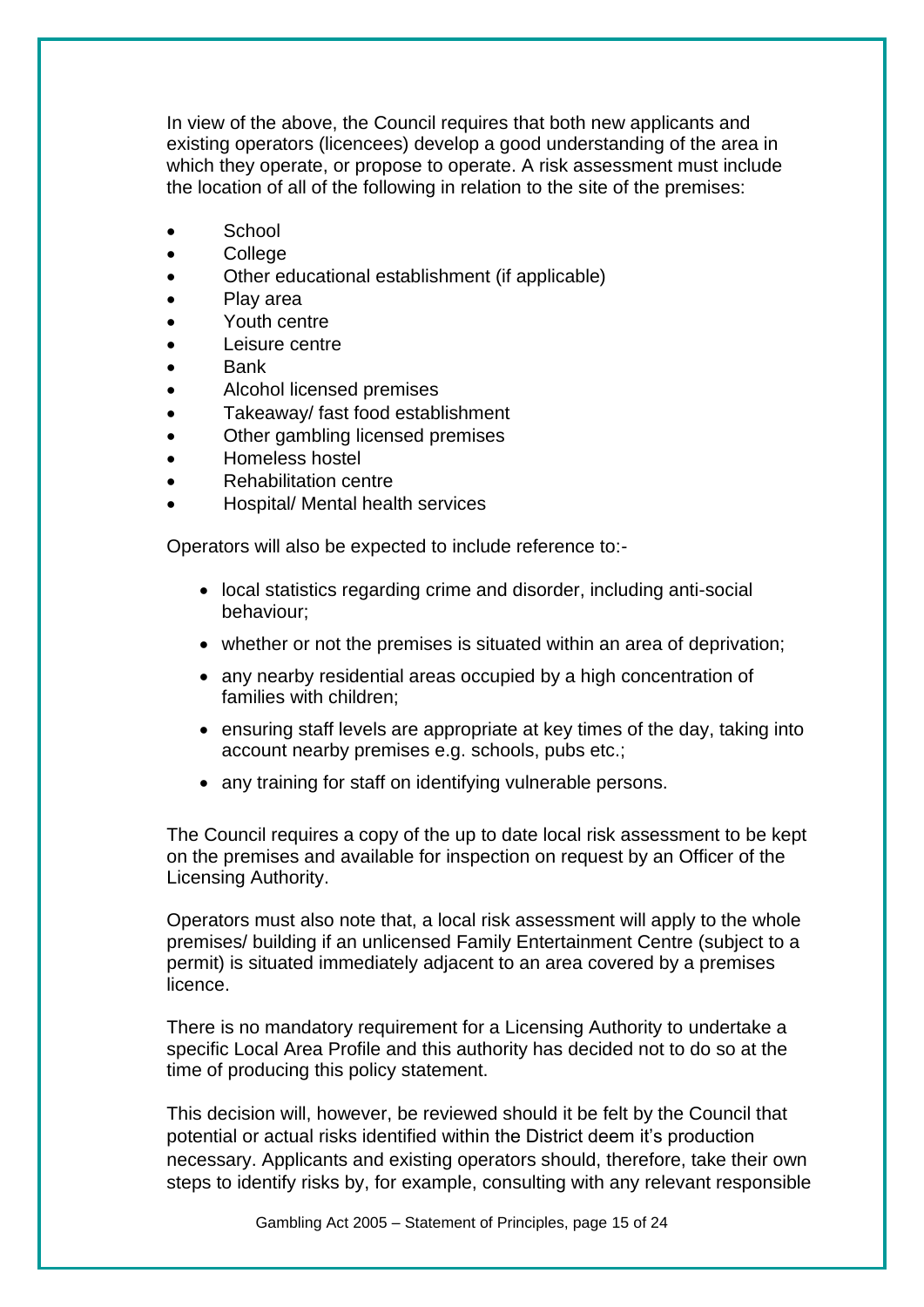authorities and liaising with other gambling operators in the area where necessary.

The level of detail to be provided will be advised by the Council and will be proportional to the scale and nature of the application made.

#### **4.2 Assessment of need**

Unmet demand is not a criterion that will be taken into consideration when determining an application for a Premises Licence under the Gambling Act 2005.

#### **4.3 Conditions**

Conditions will be applied to licences that are proportionate and appropriate to the business, organisation or individual concerned. They will be imposed there is evidence of a risk to the licensing objectives that is not adequately addressed by the policies, procedures and mitigation measures outlined in the applicant's risk assessment. The Council will principally draw upon the advice issued by the Gambling Commission and attach conditions relative to the given circumstances of each individual case.

Conditions attached to Premises Licences will, so far as possible, reflect local crime prevention strategies. For example, closed circuit television cameras may be appropriate in certain premises.

#### **4.4 Enforcement**

The Council is a signatory to the Enforcement Concordat and will follow the principles set out in it. The concordat is based around the principles of consistency, transparency and proportionality.

The Enforcement Concordat proposes that a graduated response is taken where offences against legislation are found or where licence conditions have been contravened. An isolated administrative offence, such as failing to maintain certain records, may be dealt with by way of a written warning. More serious offences or repeated offences that have been committed over a period of time may result in a referral to Sub-Committee, the issue of a Formal Caution or a referral for prosecution.

Premises will be subject to a scheme of routine inspection, the frequency of which will be determined by the risks posed by the premises i.e. those premises considered to pose a greater risk will be subject to more frequent inspections than those posing a lower risk.

When determining risk, consideration will be given to:

- The nature of the gambling activities carried out on the premises;
- The location of the premises in relation to schools etc.;
- The procedure put in place by the management to meet the licensing objectives;

Gambling Act 2005 – Statement of Principles, page 16 of 24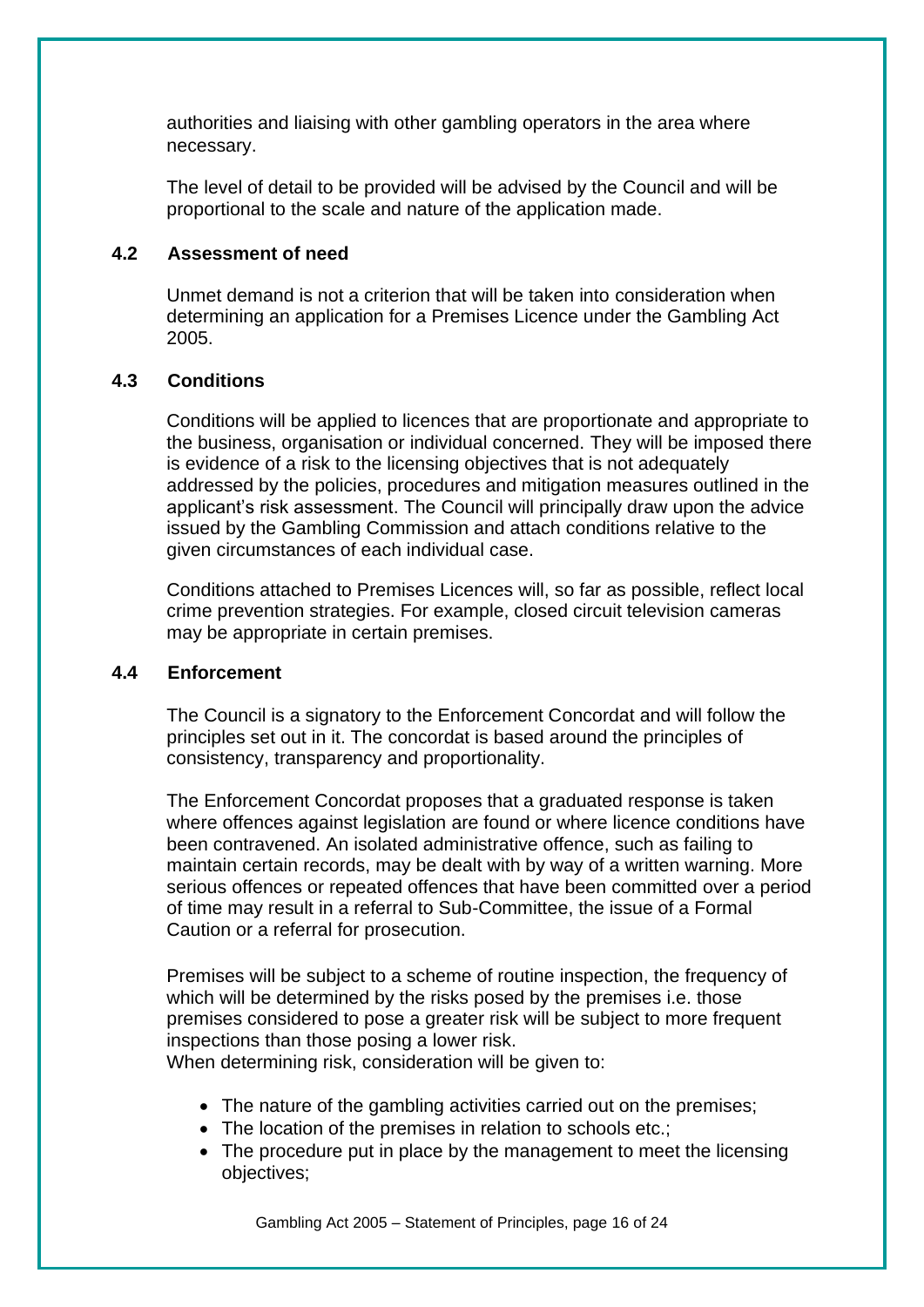- Issues highlighted in the premises local risk assessment;
- The identification of significant changes in the local area.

Additional random monitoring visits may be made, at the discretion of the licensing team, where it is considered necessary to meet the needs of the licensing objective or following receipt of complaint. The District will be monitored for unlicensed premises.

The Council will seek to work actively with the Police in enforcing licensing legislation. It encourages the police to share information about licensees and licensed premises under the Crime and Disorder Act 1998.

#### **4.5 Casinos**

There is no resolution to prohibit casinos in the District at present. However the Council reserves the right to review this situation and may, at some time in the future, resolve not to permit casinos or, if licensed casinos are already operating, resolve not to permit any additional casinos.

Should the Council choose to make such a resolution, this will be a resolution of Full Council following considered debate, and the reasons for making the resolution will be given.

#### **4.6 Unlicensed Family Entertainment Centre (UFEC) Gaming Machine Permits**

Where a premises does not hold a Premises Licence but wishes to provide gaming machines, it may apply to the licensing authority for this permit.

An application for a permit may be granted only if the Licensing Authority is satisfied that the premises will be used as an unlicensed Family Entertainment Centre (UFEC), and if the Chief Officer of Police has been consulted on the application. Relevant considerations to take into account would be the applicant's suitability, such as any convictions that they may have that would make them unsuitable to operate a family entertainment centre, the suitability of the premises in relation to their location and issues about disorder.

UFECS are premises which are "wholly or mainly" used for making gaming machines available, in accordance with the Act. The Council will, therefore, not allow a permit to be granted for an entire shopping centre or leisure centre, for example. The Council will also expect gaming machines to be situated in clearly defined areas within multi-purpose premises such as, for example, Motorway Service areas. It would not, therefore, be appropriate to site a gaming machine within a row of multi-purpose machines such as vending machines, ATM machines with no clearly defined area of separation.

In view of the above, the operator will be required to provide a detailed plan of the premises on application/ renewal of an UFEC. If the UFEC area is within a multi-purpose premises, the plan must specify the area subject to the permit application.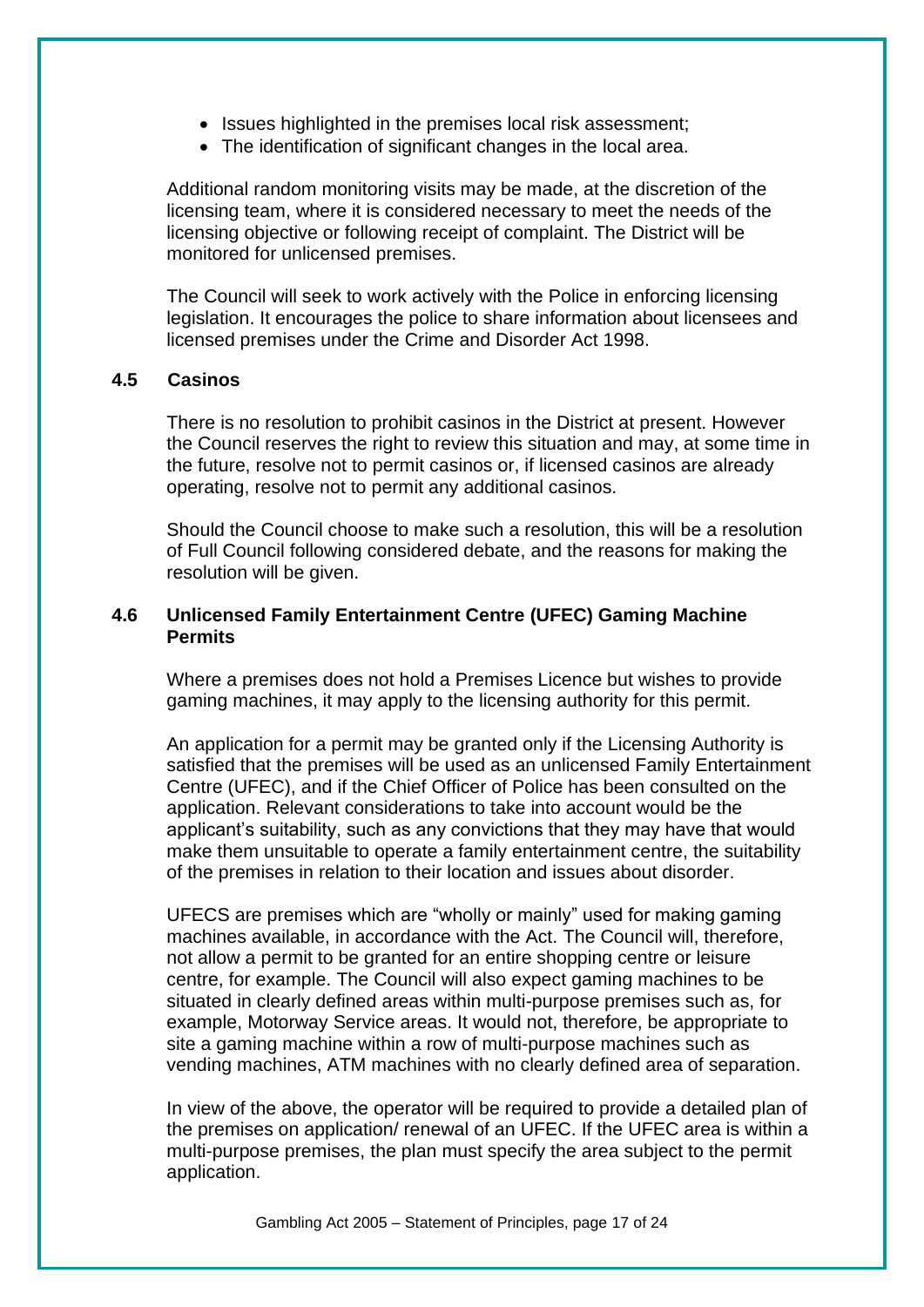A local risk assessment will apply to the whole premises/building if an UFEC is situated immediately adjacent to an area covered by a premises licence.

#### **5. Prevention of crime and disorder objective**

The Council will, when determining applications, consider whether the grant of a Premises Licence will result in an increase in crime and disorder arising from gambling activities.

The Gambling Commission, in its Guidance for local authorities, has noted that "disorder is intended to mean activity that is more serious and disruptive than mere nuisance. Factors to consider in determining whether a disturbance was serious enough to constitute disorder would include whether police assistance was required and how threatening the behaviour was to those who could see or hear it." This authority agrees with this statement.

Applicants are encouraged to discuss the crime prevention procedures in their premises with the Council's Licensing Officers and Avon and Somerset Constabulary before making a formal application.

In considering licence applications, the Council will particularly take into account the following:

- 1. The design and layout of the premises;
- 2. The training given to staff in crime prevention measures appropriate to those premises;
- 3. Physical security features installed in the premises. This may include matters such as the position of cash registers or the standard of CCTV that is installed;
- 4. The likelihood of any violence, public order or policing problem if the licence is granted;
- 5. The premises local risk assessment.

#### **6. Ensuring that gambling is conducted in a fair and open way objective**

Generally, the Commission would not expect licensing authorities to become concerned with ensuring that gambling is conducted in a fair and open way, as this will be a matter for either the management of the gambling business and therefore subject to the Operating Licence, or will be in relation to the suitability and actions of an individual and therefore relevant to the Personal Licence, both of which are the responsibility of the Gambling Commission.

#### **7. The protection of children and vulnerable persons objective**

#### **7.1 Access to licensed premises**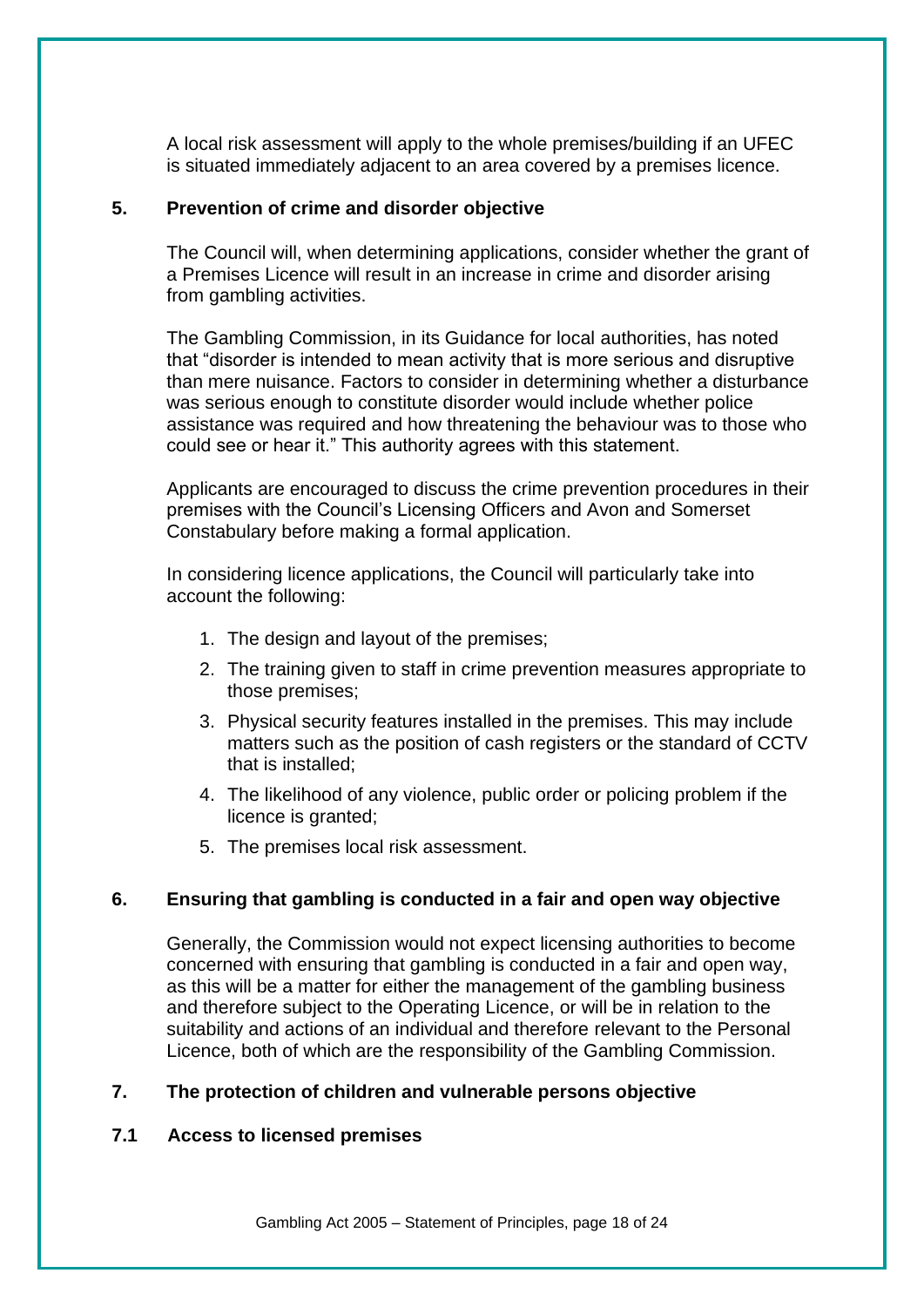With limited exceptions, the access of children and young persons to those gambling premises which are adult only environments will not be permitted.

The Council will seek to limit the advertising for premises so that gambling products are not aimed at children or advertised in such a way that makes them particularly attractive to children.

The Council will consult with the Somerset Safeguarding Children Board on any application that indicates there may be concerns over access for children or vulnerable persons.

Where premises are subject to age restrictions and there are procedures in place to conduct age verification checks, these checks will be taken into account when considering the licence.

The Council will judge the merits of each separate application before deciding whether to impose conditions to protect children on particular categories of premises.

This may include such requirements as:

- 1. Supervision of entrances;
- 2. Segregation of gambling areas from areas frequented by children;
- 3. Supervision of gaming machines in non-adult gambling specific premises.

The Council expects that operators would have identified the risks and mitigations in their premises risk assessments.

The 2005 Act provides for a Code of Practice on access to gambling premises by children and young persons and the Council will work closely with the Police to ensure the appropriate enforcement of the law.

#### **7.2 Vulnerable persons**

The Council does not seek to prohibit particular groups of adults from gambling in the same way that it seeks to prohibit children, but it will assume for regulatory purposes, that "vulnerable persons" include:

- 1. People who gamble more than they want to;
- 2. People who gamble beyond their means; and
- 3. People who may not be able to make an informed or balanced decision about gambling due to a mental impairment, alcohol or drugs.

#### **8. Complaints against licensed premises**

The Council will investigate complaints against licensed premises in relation to matters relating to the licensing objectives for which it has responsibility. In the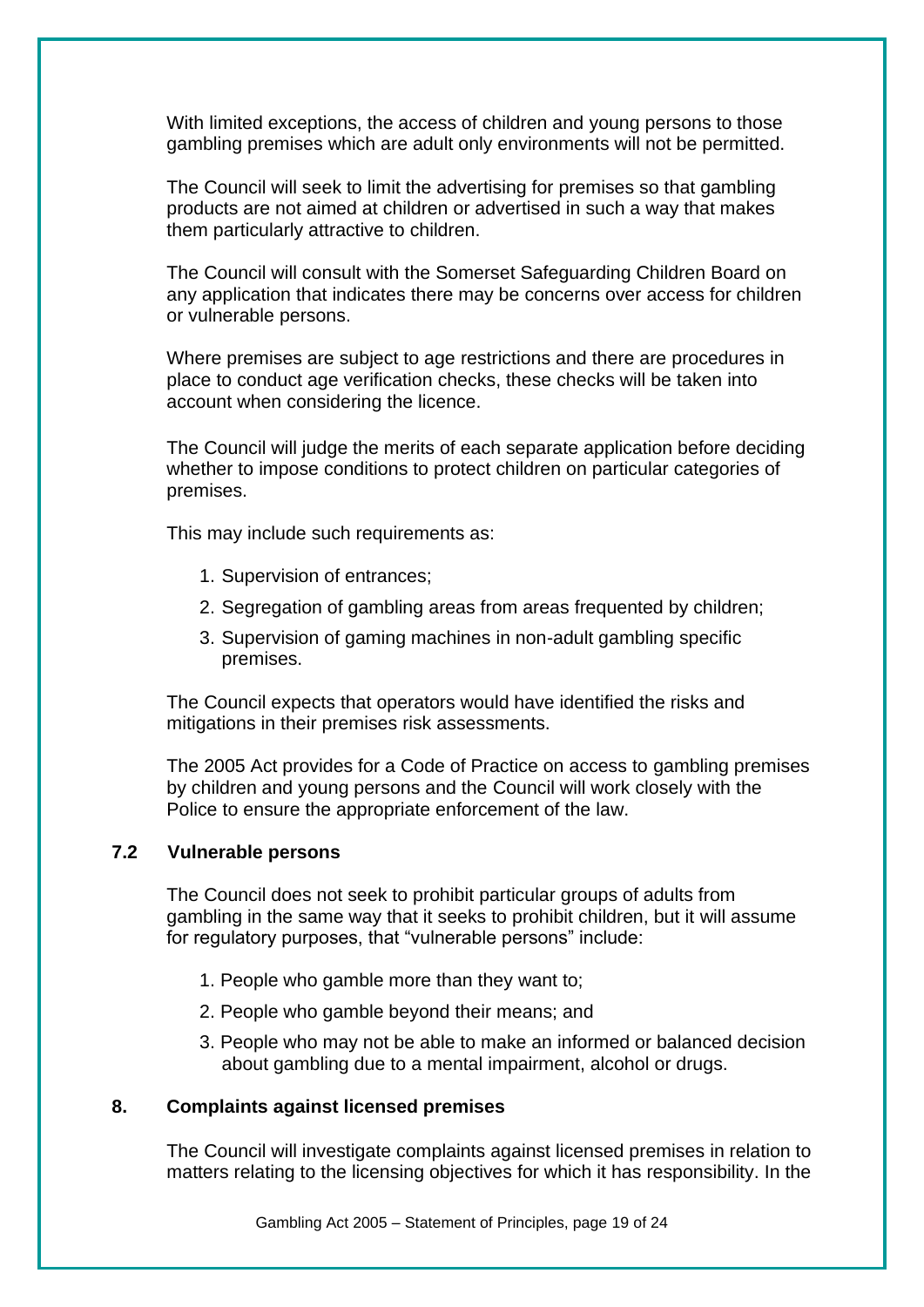first instance, complainants are encouraged to raise the complaint directly with the licence holder or business concerned to seek a local resolution.

Where an interested party has made either a valid representation about licensed premises or a valid application for a licence to be reviewed, the Council may initially arrange a conciliation meeting to address and clarify the issues of concern.

This process will not override the right of any interested party to ask that the licensing committee considers their valid objections, or for any licence holder to decline to participate in a conciliation meeting.

Due consideration will be given to all relevant representations unless they are considered to be frivolous, vexatious or repetitious.

#### **9. Further information**

Further information about the Gambling Act 2005, this Statement of Licensing Policy or the application process, including application forms and guidance notes, can be obtained via:

Somerset West and Taunton Council PO Box 866 **Taunton** TA1 9GS

Email: [enquiries@somersetwestandtaunton.gov.uk](mailto:enquiries@somersetwestandtaunton.gov.uk)

Website: [www.somersetwestandtaunton.gov.uk](http://www.somersetwestandtaunton.gov.uk/)

Telephone: 0300 304 8000

Gambling Commission Berkshire House 168 – 173 High Holborn LONDON WC1V 7AA

Telephone: 020 7306 6219

[www.gamblingcommission.gov.uk](http://www.gamblingcommission.gov.uk/)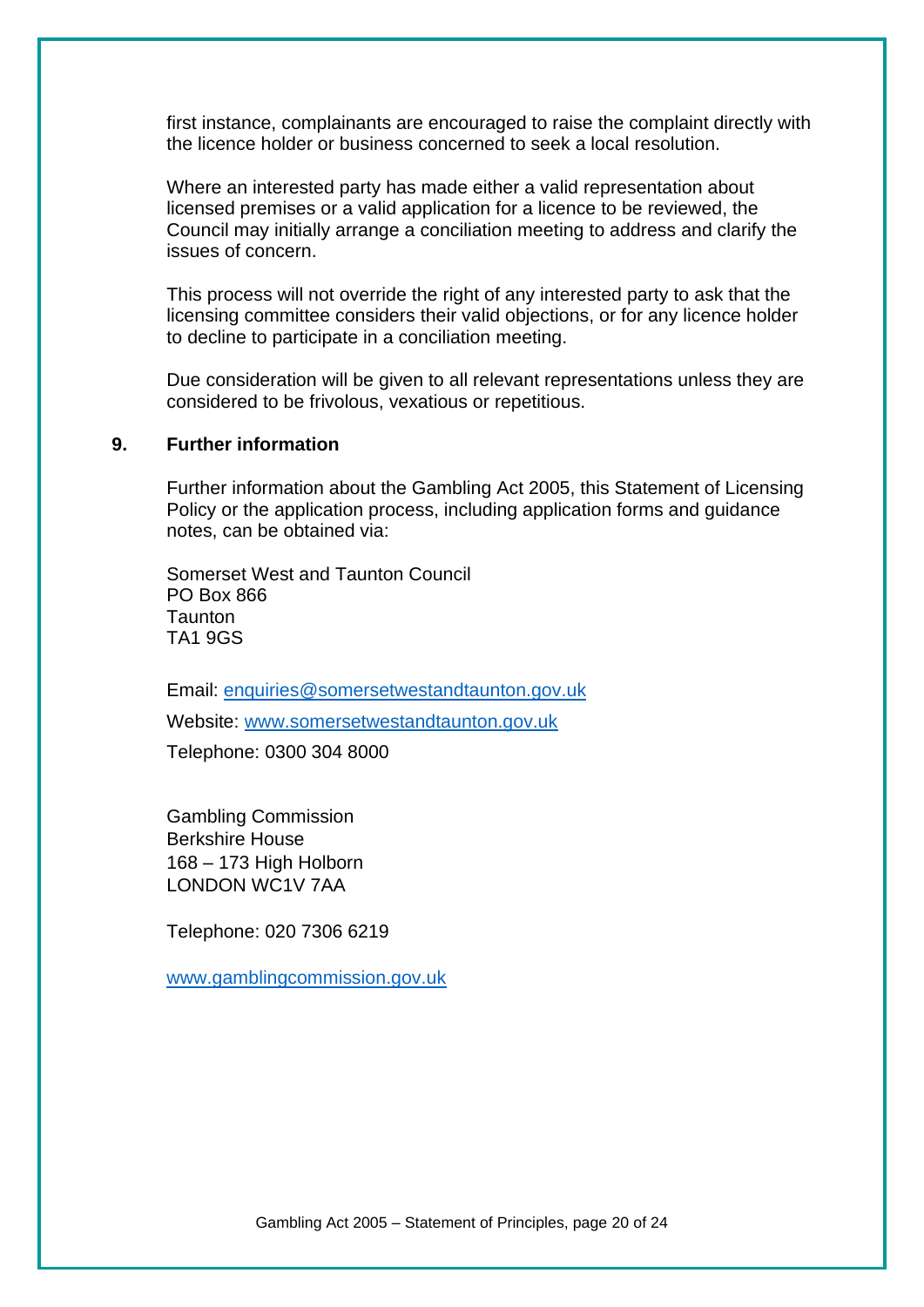

Gambling Act 2005 – Statement of Principles, page 21 of 24

Appendix A - map of district **Appendix A – map of district**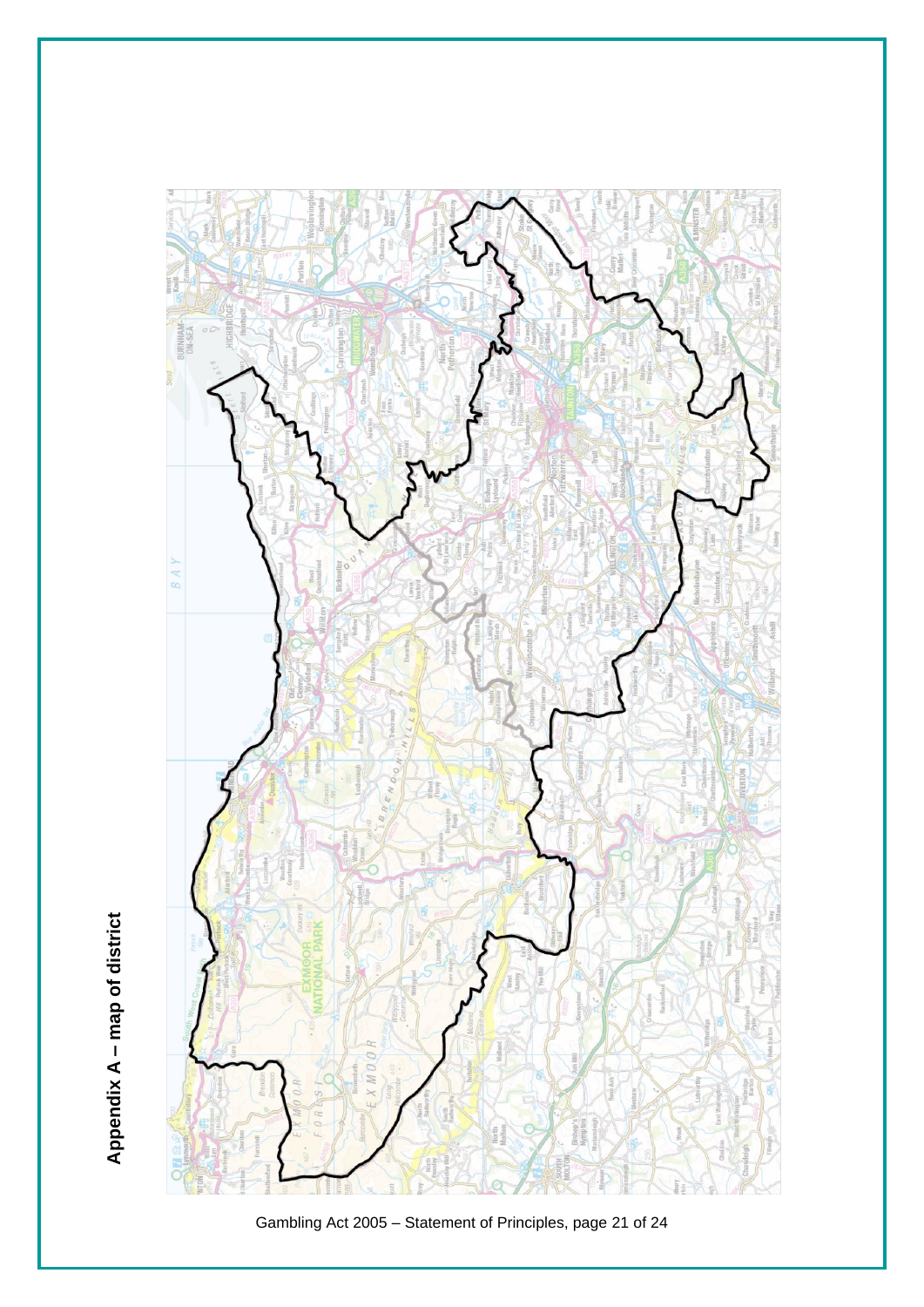# **Appendix B – delegation of functions**

| <b>MATTER TO BE DEALT</b><br><b>WITH</b>                          | <b>FULL</b><br><b>COUNCI</b><br>L | <b>LICENSING COMMITTEE</b><br>OR SUB-COMMITTEE                     | <b>OFFICERS</b>                                                              |
|-------------------------------------------------------------------|-----------------------------------|--------------------------------------------------------------------|------------------------------------------------------------------------------|
| Three year licensing policy                                       |                                   |                                                                    |                                                                              |
| Policy not to permit casinos                                      | ✔                                 |                                                                    |                                                                              |
| Fee Setting - when<br>appropriate                                 |                                   |                                                                    | $\checkmark$ (to be approved by Executive<br>Councillor)                     |
| Application for premises<br>licences                              |                                   | Where representations have<br>been received and not<br>withdrawn   | Where no representations<br>received/representations have<br>been withdrawn  |
| Application for a variation to<br>a licence                       |                                   | Where representations have<br>been received and not<br>withdrawn   | Where no representations<br>received/ representations have<br>been withdrawn |
| Application for a transfer of a<br>licence                        |                                   | Where representations have<br>been received from the<br>Commission | Where no representations<br>received from the Commission                     |
| Application for a provisional<br>statement                        |                                   | Where representations have<br>been received and not<br>withdrawn   | Where no representations<br>received/representations have<br>been withdrawn  |
| Review of a premises licence                                      |                                   | ✔                                                                  |                                                                              |
| Application for club gaming<br>/club machine permits              |                                   | Where representations have<br>been received and not<br>withdrawn   | Where no representations<br>received/representations have<br>been withdrawn  |
| Cancellation of club gaming/<br>club machine permits              |                                   |                                                                    |                                                                              |
| Applications for other permits                                    |                                   |                                                                    |                                                                              |
| Cancellation of licensed<br>premises gaming machine<br>permits    |                                   |                                                                    |                                                                              |
| Consideration of temporary<br>use notice                          |                                   |                                                                    |                                                                              |
| Decision to give a counter<br>notice to a temporary use<br>notice |                                   |                                                                    |                                                                              |

# **Appendix C – relevant authority contact details**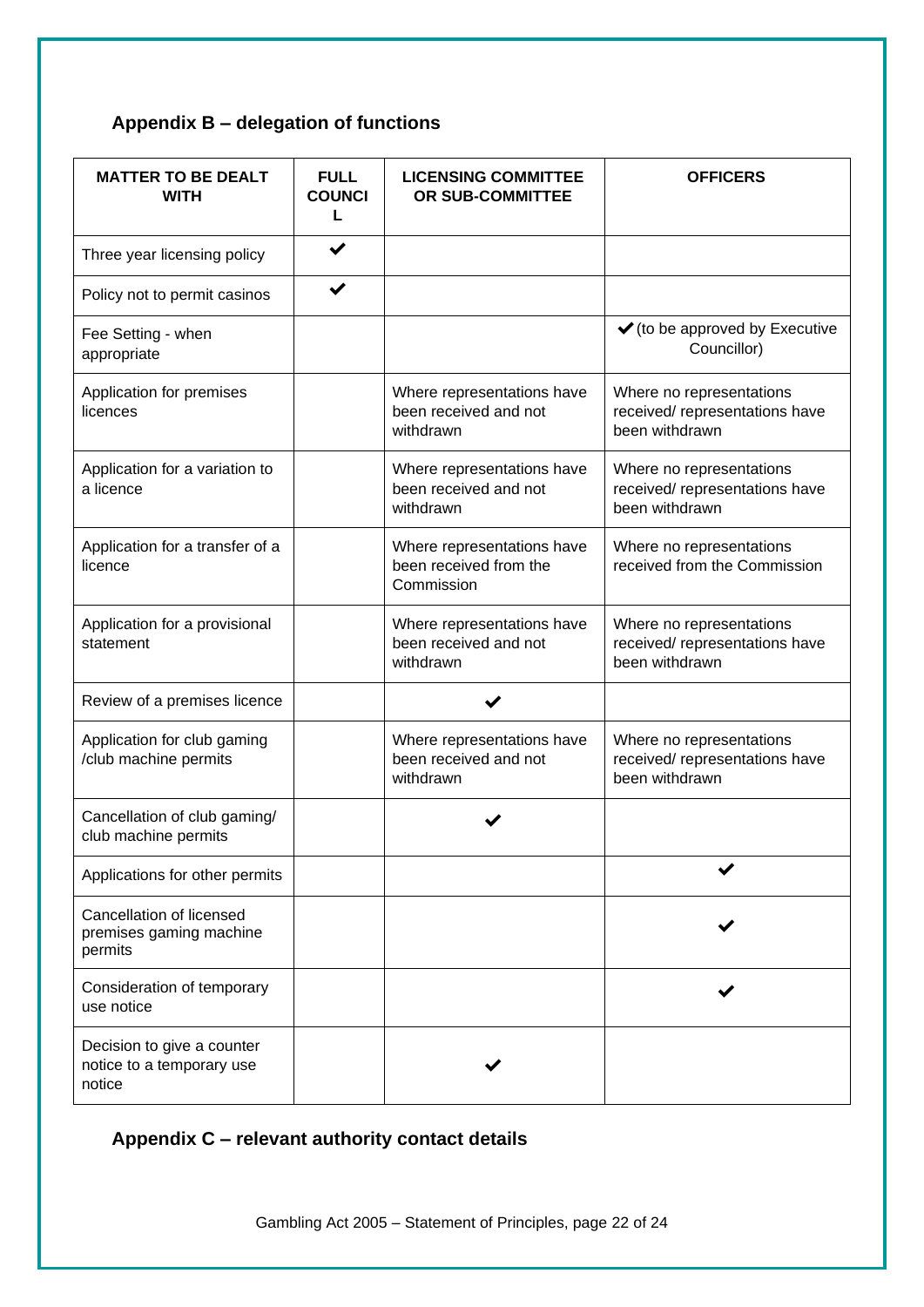| <b>RESPONSIBLE AUTHORITY</b>                                              | <b>ADDRESS</b>                                                                                                                     |
|---------------------------------------------------------------------------|------------------------------------------------------------------------------------------------------------------------------------|
| <b>Somerset West and Taunton</b><br><b>Council - Licensing Authority</b>  | <b>PO Box 866</b><br>Taunton<br><b>TA1 9GS</b>                                                                                     |
| <b>Avon and Somerset Constabulary</b>                                     | <b>Liquor Licensing Bureau</b><br>PO Box 3259<br><b>Bristol</b><br><b>BS2 2EJ</b>                                                  |
| <b>Devon and Somerset Fire and</b><br><b>Rescue Service</b>               | Devon & Somerset Fire & Rescue Service<br><b>Service Headquarters</b><br>The Knowle<br><b>Clyst St George</b><br>Exeter<br>EX3 0NW |
| <b>Somerset West and Taunton</b><br><b>Council - Environmental Health</b> | <b>PO Box 866</b><br>Taunton<br><b>TA1 9GS</b>                                                                                     |
| <b>Somerset Local Safeguarding</b><br><b>Children Board</b>               | PP2 B3W<br><b>County Hall</b><br>Taunton<br><b>TA1 4DY</b>                                                                         |
| <b>Somerset West and Taunton</b><br>Council                               | <b>Development Control</b><br><b>PO Box 866</b><br>Taunton<br><b>TA1 9GS</b>                                                       |
| <b>Gambling Commission</b>                                                | Fourth Floor<br>Victoria Square House<br>Victoria Square<br>Birmingham<br><b>B2 4BP</b>                                            |
| <b>HM Revenue and Customs</b>                                             | <b>HM Revenue and Customs</b><br><b>Excise Processing Teams</b><br><b>BX9 1GL</b><br><b>United Kingdom</b>                         |